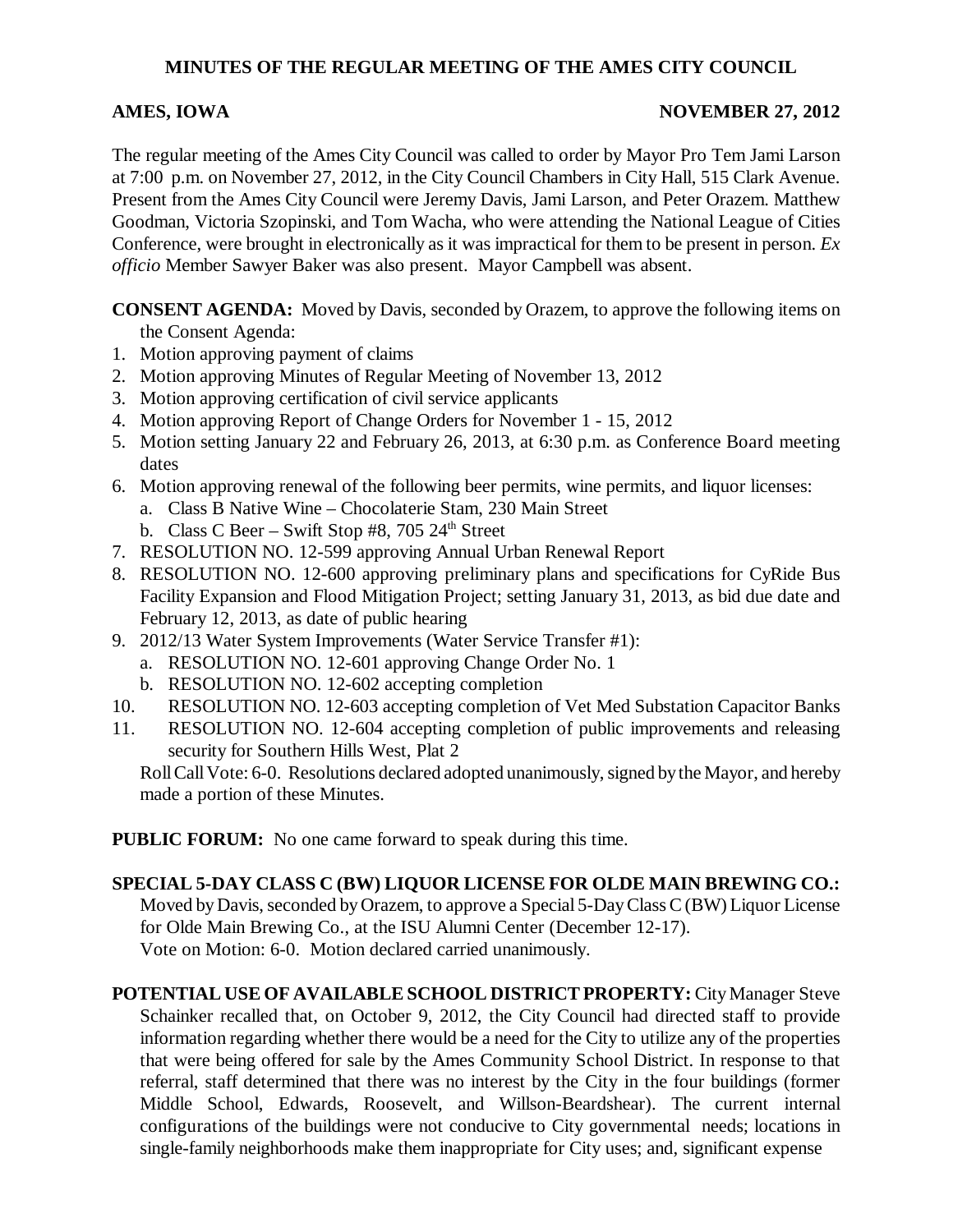would be needed to convert to usable space were the reasons given that made it cost prohibitive to transform the buildings to the City's needs.

Rather than utilizing the existing available buildings, Mr. Schainker expressed support to transform portions of two properties (Roosevelt and Edwards sites) to neighborhood parks. The Willson-Beardshear site was not being recommended for that purpose since it is located within a few blocks of Bandshell Park, which adequately serves the adjacent neighborhoods with open space and play equipment. City Manager Schainker said that City staff would be willing to meet with the neighborhood association adjacent to the Willson-Beardshear school site to discuss the issue further.

According to Mr. Schainker, due in part to the current challenging financial times, City staff has been hesitant to add smaller neighborhood parks because they are more costly to maintain within the Parks system. However, with the recent decision by the Ames Community School Board to dispose of a number of elementary schools, it is an opportunity for the City to support the impacted residents as important amenities are removed from their neighborhoods. Mr. Schainker said that it is appropriate since elementary schools historically have doubled as neighborhood parks during non-school hours. According to City Manager Schainker, staff had already expressed this position to representatives of the Ames Community School District. He emphasized, however, that support was subject to the School District donating the park portion free of charge to the City; be cleared of any structures, including foundations; and be returned to a grassed condition ("clean and green") before it is given to the City.

Mr. Schainker clarified that in its discussions with School District officials, City staff did not place any size restriction on the amount of land that it would accept from the School District. City staff had previously understood that it was the School District's desire to develop the sites for singlefamily housing in an effort to attract more students with the associated state revenues to the District. Staff had emphasized that it should be left up to School District officials to decide how much land to donate to the City for park purposes. Mr. Schainker emphasized that the City was not advocating to have the District buildings torn down; it appears that it would be possible to reuse the buildings and still have substantial green space for a park. It was also acknowledged by Mr. Schainker that it could cost approximately \$100,000 or more to develop parks in each of the four areas.

Council Member Wacha expressed that in some of the cases, especially Roosevelt, it would be advantageous for the City to retain part of the parking lot and existing play structure. It was noted that the play structure at Roosevelt might have already exceeded its life expectancy.

It was made very clear by City Manager Schainker that it would be the City Council's decision whether or not to develop the sites for City parks. He stated that, to date, there had been no formal request asking the City to pursue that option, although that approach had been mentioned publicly by the School Board during previous public discussions about the future of the sites.

Council Member Goodman suggested that staff convey the City's desire to the School District to accept as much of its available property for development of parkland.

Council Member Orazem stated his desire that whoever purchases any of the School District properties would make the necessary improvements at a very rapid pace. He would like to see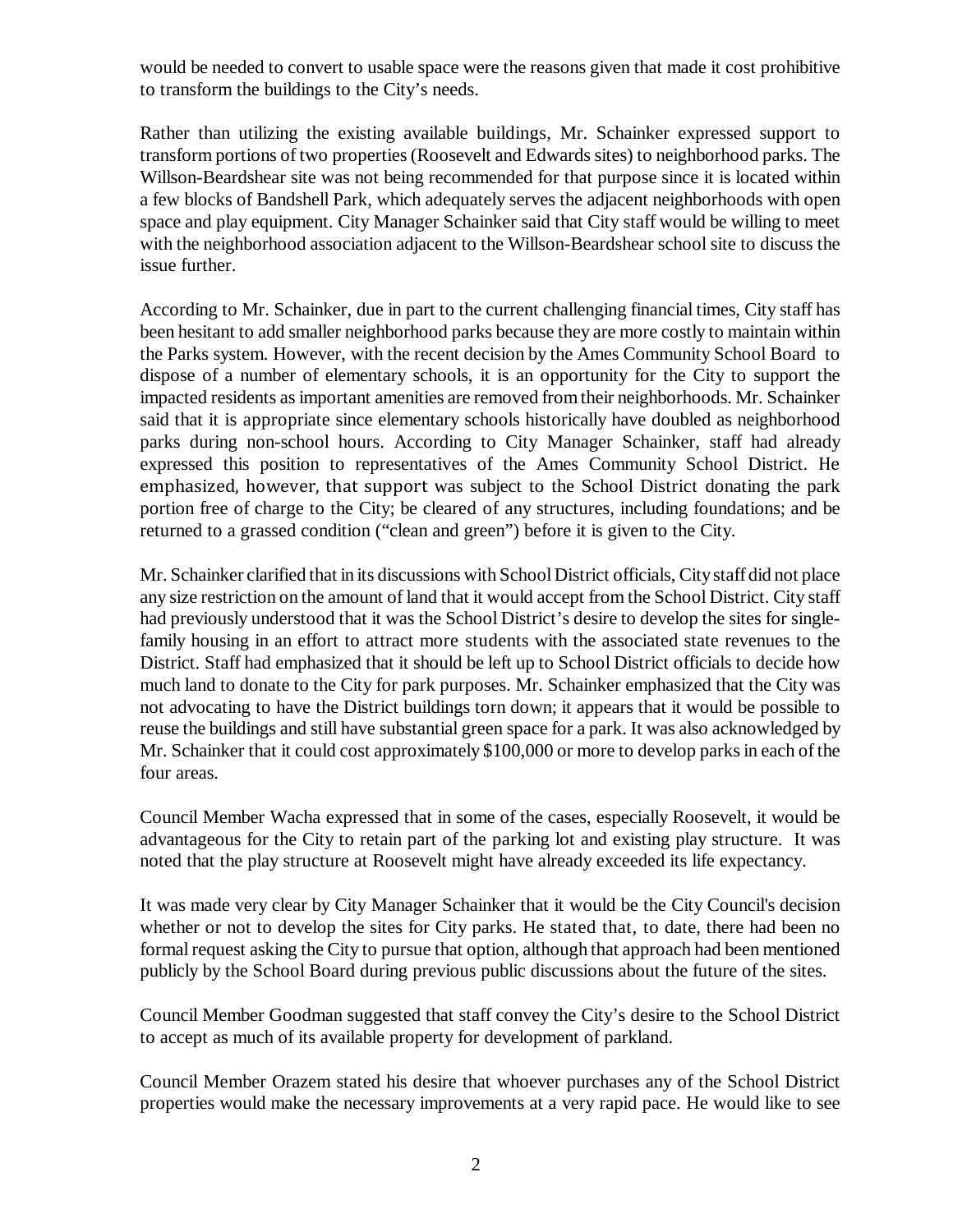a statement from the purchaser(s) that any commitment to purchase would also be a commitment to act.

Anneke Mundel, 1111 Harding Avenue, Ames, stated that she is a seven-year resident of the Roosevelt Neighborhood and the mother of two active children. Her children and other visitors to her neighborhood from Ames and neighboring towns use the former school site very frequently. She informed the Council that she had conducted an informal survey of the usage of the Roosevelt property, which indicated that 20 to 30% of the daily users come from outside the immediate area. Ms. Mundel described the site as a valued community gathering spot, not used just by the residents adjacent to the site. Ms. Mundel told the Council that she and Stacy Ross co-founded the Citizens for Roosevelt Park in late September 2012,which is now comprised of approximately 130 members from throughout Ames. Ms. Mundel asked on behalf of her family and the 130 Citizens for Roosevelt Park supporters that the City partner with the School Board to preserve a large park space for perpetual public use. This group hopes that the City will develop an L-shaped parcel of approximately 2.3 acres that runs the length of Roosevelt Avenue and  $10<sup>th</sup>$  Street and would encompass the land housing the playground, basketball pads, and land including several mature trees. It was also requested by Ms. Mundel that any redevelopment requests that might come before the City be considered carefully in light of the impact on the neighborhood.

Marty Helland, 1024 Roosevelt, Ames, recognized the sense of community existing in the City and the value that Ames puts on the well-being of its residents. She acknowledged that the City always puts emphasis on building and maintaining strong neighborhoods, which in turn, strengthens the entire community. It was asked by Ms. Hellend that the City consider developing, at a minimum, 2.3 acres as a park. The residential lots in the area are generally very small and there is very limited space for outdoor play without a community playground and green space. She is concerned that the School District would want to sell much of the land for development and not preserve much, if any, of the land for a park of the size that would meet the neighborhood's needs. It was Ms. Hellend's request that the City give this the same consideration as it gives to new housing developments. Ms. Hellend cautioned that the City would not be able to reclaim any of the land after it has been developed. She stressed that the Roosevelt site has been the heart and soul of the Neighborhood for the past 90 years.

Stacey Ross, 1121 Marston Avenue, Ames, stated that she was a founding member of the Citizens for Roosevelt Park. She said that she had been actively involved in organizing the Summer Sundays' Concert Series, which draws hundreds of people from Ames and Central Iowa. Ms. Ross emphasized her desire and that of the Citizens for Roosevelt Park that the City preserve the common green space for a City park. She pointed out that this site had served as a park for nearly 100 years. It was urged by Ms. Ross for the City to work with the School District to preserve as much land as possible for a City park at the Roosevelt site. She provided a summary of School Board meetings that she had attended on the topic of selling its land. Ms. Ross noted that Luke Deardorff, a member of the School Board and Real Estate Liquidation Committee, had indicated that he would be proposing subdividing the lot prior to the sale of the building. She said that the Citizens for Roosevelt Park were interested in working with the School District to ensure that as much land as possible is set aside for a neighborhood park, but leaving land that would still be beneficial to a developer who would re-use the school building.

Chase Colton, 2226 Northwestern Avenue, Ames, advised that he had joined the Citizens for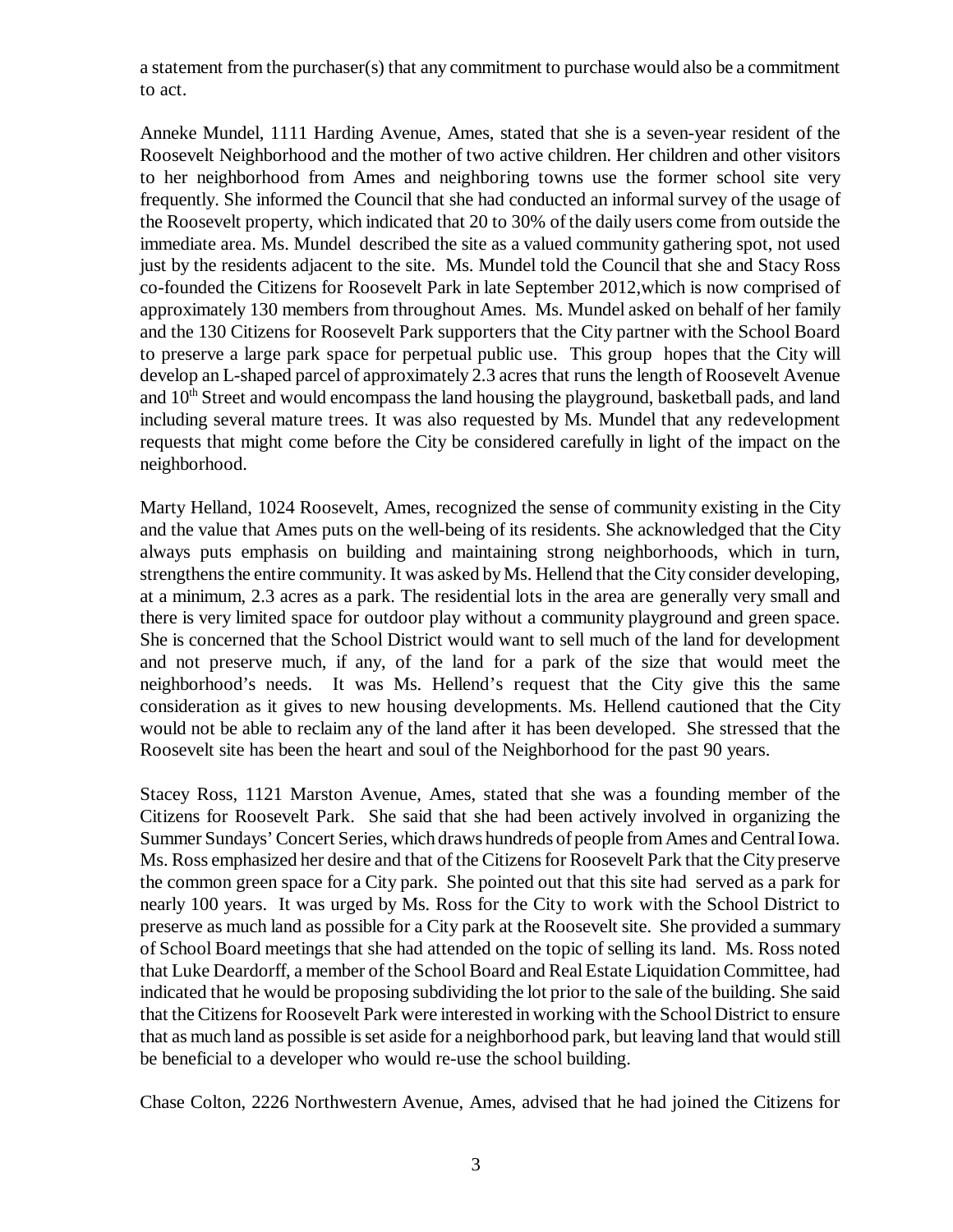Roosevelt Park because it is important to preserve the green space. He described the many activities occurring at Roosevelt and said that while the building is vacant, the land around Roosevelt is constantly used. He described Roosevelt as being an "anchor to the community" and urged the City Council to do everything it can to make the green space into a City park.

Sharon Wirth, 803 Burnett Avenue, Ames, explained that, as the Chairperson of the City's Historic Preservation Commission, she had sent a letter to the School District outlining the importance of preserving the Roosevelt Elementary building. She believes that the Roosevelt site was about much more than an unused building. Having been built in 1924, it had been listed on the National Register of Historic Places. Ms. Wirth read excerpts from the letter she had sent to the School Board. She urged the City Council and City staff to work with the School Board to establish a process in terms of planning for the Roosevelt site and making every effort to re-use the Roosevelt School building.

Linda Feldman, 1111 Stafford Avenue, Ames, said that it appeared that Ames was losing all the schools in its urban core, and it would be very preferable to keep green space in the neighborhoods. She firmly believes that the green space and City parks are crucial in keeping neighborhoods vital. Ms. Feldman expressed her desire to talk with the City and School District about retaining green space at the Willson-Beardshear site, which directed impacts her neighborhood.

City Manager Schainker said that he felt keeping green space in the neighborhoods was do-able; however, it would take a cooperative effort among the City, School District, and potential developer(s). The logical next step would be for the Council to go on record by indicating its preference regarding this issue to the School Board.

Council Member Wacha expressed his concern that a lot of discussion had occurred about the Roosevelt School site, but not much about the Edwards and Willson-Beardshear sites. Recognizing that the Sunrise Neighborhood is in proximity to Bandshell Park, he wanted to ensure that discussion would also occur about keeping green space at all of the sites.

Council Member Goodman shared his understanding that the School Board was considering moving its administrative offices out of the Crawford School site. City Manager Schainker said that possibility had not surfaced when he had his discussions with the School Board; however, if that is the case, the City would have to be open to including Crawford.

In the opinion of Mayor Pro-Tem Larson, it needed to be determined if the School District would provide a formal acknowledgment that it would be willing to accept the three caveats: (1) the City would take any land the District would give it, but it has to be free of charge; (2) the land has to be green; and (3) it has to be clean of all structures, unless the City wants to retain them, e.g., asphalt for a parking lot.

Moved by Goodman, seconded by Davis, to request staff to communicate Council's commitment to accepting as large a parcel as possible and deemed reasonable by the Ames Community School District for neighborhood parks on the four properties that the Ames School District will be disposing of, i.e., Roosevelt, Willson-Beardshear, Edwards, and Crawford with the three caveats included in the staff report.

Vote on Motion: 6-0. Motion declared carried unanimously.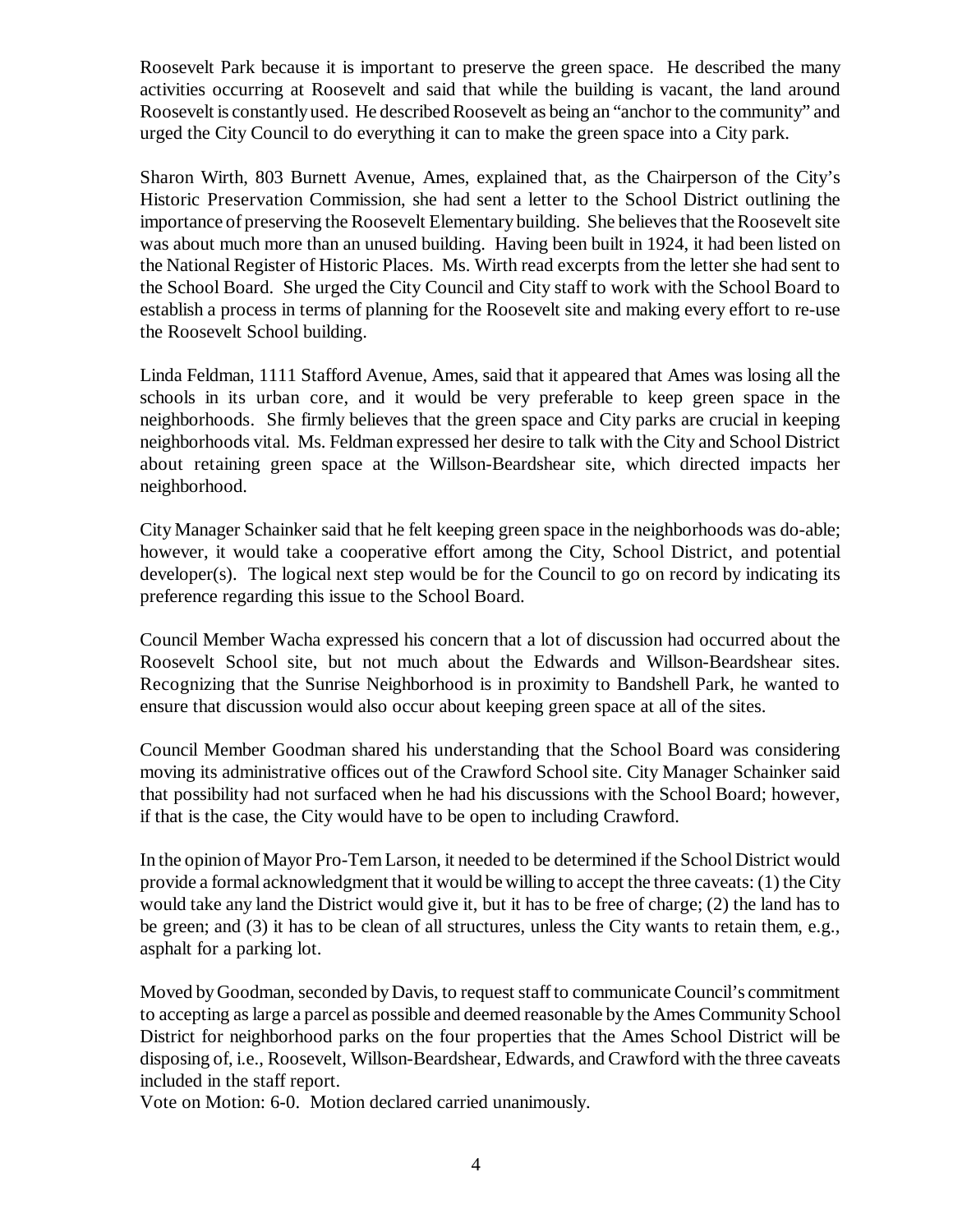**REQUEST FROM CITY OF KELLEY FOR WATER SERVICE:** Water and Pollution Control Director John Dunn gave a summary of the request of the City of Kelley for the City of Ames to supply water from Ames to Kelley. He recalled that the Council had formerly requested a brief report from City staff on the history of previous wholesale water and sewer agreements, along with a recommended response to the City of Kelley.

 At the inquiry of Council Member Orazem, Mr. Dunn advised that the City of Ames currently has two wholesale agreements for drinking water and four for wastewater.

Director Dunn told the Council that financing for the City of Ames' current Water Pollution Control Facility had been provided in part by a federal construction grants program; that program required that the City of Ames evaluate the cost-effectiveness of having smaller communities connect to a larger facility that can operate more efficiently. Ames completed the feasibility evaluation for a number of surrounding communities and determined that doing so was not costeffective for Ames, with the exception of the City of Kelley. Mr. Dunn explained that Kelley was also applying for construction grant funds, and Kelley's consultant had performed an independent feasibility analysis and determined that connecting to Ames was the most cost-effective means of providing wastewater treatment for its community. He elaborated that the City of Kelley had now been notified by the Iowa Department of Natural Resources (IDNR) that it needed to take action to improve the viability of its drinking water system. The modifications, estimated by Kelley's consultant to cost approximately \$1,000,000, are exceedingly expensive for a community of 309 people and fewer than 150 customer accounts over which to spread the costs. Because of the high price tag associated with the improvements, Kelley is interested in resuming discussions with the City of Ames. Ames staff members had talked with Kelley's consultant and met once with the Kelley City Council, but felt a request from Kelley's Council to the Ames City Council would be appropriate before investing additional staff time to further explore the possibilities. It was Mr. Dunn's understanding that Kelley had received funding commitments that have a limited window of opportunity, and receiving an answer from Ames in a timely manner was of great importance to them.

According to Mr. Dunn, based on water demand characteristics provided by Kelley's consultant to Ames staff, the City of Kelley has an annual average demand of approximately 15,500 gallons per day and a peak day demand of approximately 40,000 gallons per day. He advised that, for comparison purposes, that would put the demand for the connection to Kelley roughly comparable to the average demand of Hickory Park restaurant. An estimate of the revenue generated from taking on Kelley as a customer would be in the neighborhood of \$24,000 per year, using the provisions of the Kelley wastewater agreement as a model.

The issues that needed to be addressed in any contract for water service were pointed out by Mr. Dunn, as follows:

- 1. Seasonal Rates. The rate structure for residential customers in Ames is a seasonally inclined block structure, with a flat rate in the winter and an inclining block rate in the summer. Some consideration should be included to a rate provision with Kelley that accomplishes the same water conservation goals.
- 2. Water Rationing. The City of Ames has adopted an ordinance that allows mandatory water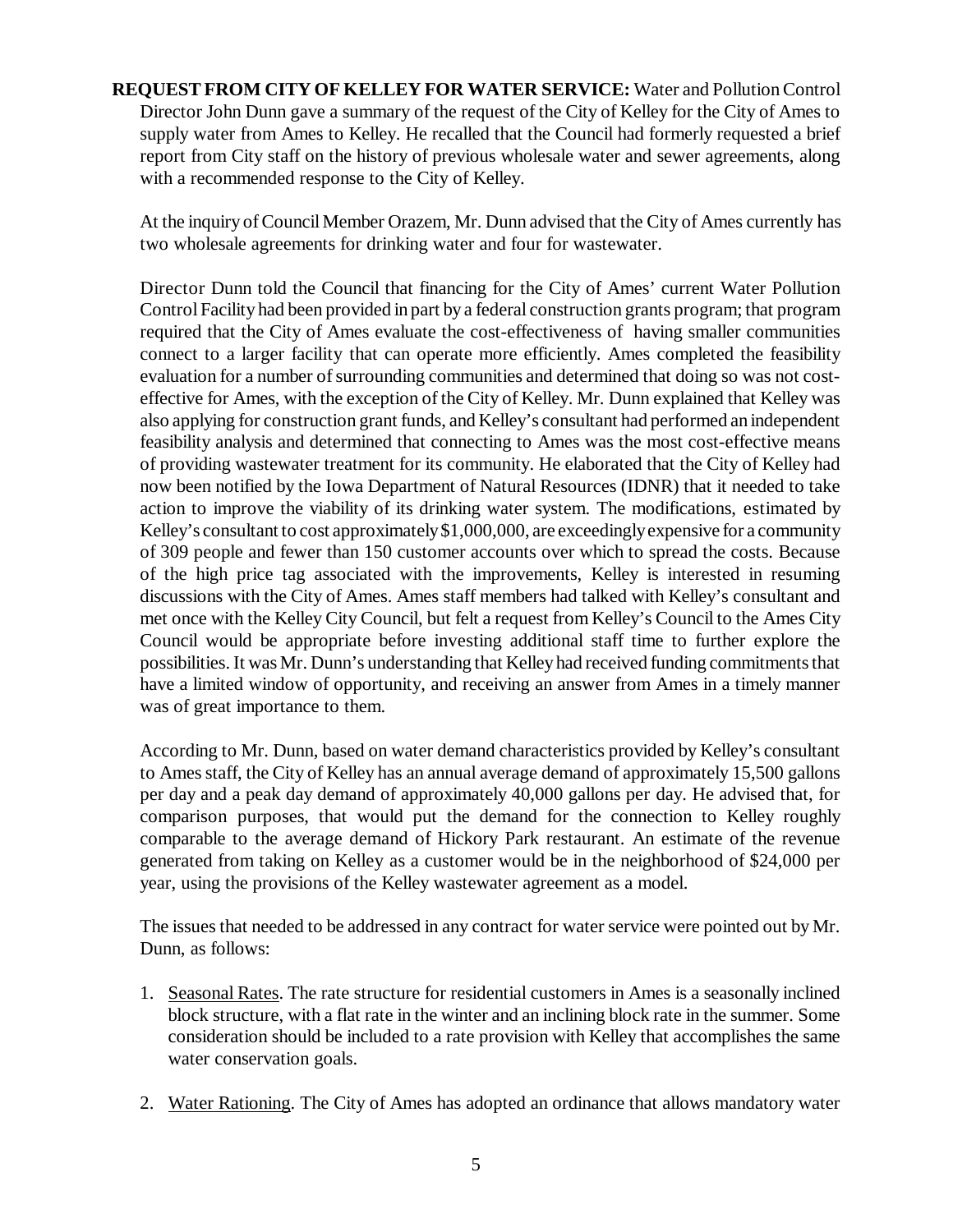use restrictions to be implemented in stages based on the need for conservation.

3. Delineation between Systems. There are a number of different ways that an agreement could demarcate the separation point between systems. The simplest for Ames would be to follow the model that has been used with all other wholesale agreements; namely, Ames provides water, at whatever point in its existing system is closest or most convenient, through a single master water meter.

Council Member Orazem questioned whether Kelley would incur the cost of the infrastructure to hook up to Ames' service. Director Dunn said that is an element to be negotiated with the City of Kelley. He said he would be recommending that a connection for Kelley be provided in Ames where they can get the water and Kelley would build the infrastructure from there to Ames.

Council Member Davis how long it would take to make the connection. Mr. Dunn said that if negotiations go well, it should be within a year. City Manager Schainker stated that he did not want the City of Ames to upfront the costs; it would be too long of a pay-back.

According to Director Dunn, the challenges being faced by the City of Kelley are not unique and are not necessarily reflective of a lack of care by that community. Ames has a history of providing water and wastewater services on a wholesale basis to other governmental entities dating back over 65 years. More specifically, Ames has provided sewer service to the City of Kelley since 1975.

Moved by Davis, seconded by Orazem, to direct staff to initiate discussions with the City of Kelley regarding a possible agreement for water service.

Chad Borsheim, 1212 VanFleet Street, Kelley, advised that he is a Kelley City Council Member, and thanked the City of Ames for considering the request. He advised that many of the funds were in place, and it would just be a matter of amending its current grant proposal. Council Member Orazem questioned if the City of Kelley would be willing to abide by the policy decisions, i.e., water rationing, etc., already in place. Mr. Borsheim emphasized that he could not speak for the City of Kelley; however, if the City of Kelley was hooked up to Ames' system, it would abide by the City's rules.

Vote on Motion: 6-0. Motion declared carried unanimously.

**PURCHASE POWER AGREEMENT WITH GARDEN WIND (NextEra):** Electric Services Director Donald Kom reminded that Council that, on September 8, 2009, the City had entered into a 20-year Purchase Power Agreement with Garden Wind LLC. Under the Agreement, the City agreed to purchase the output from 36 MW of 1 15-MW wind farm near Zearing, Iowa. The remaining 114 MW output from the farm had since been contracted to a third party.

An explanation of how the output of the wind farm is measured and how billing between the two "off-takers" is split was provided by Director Kom.

Mr. Kom advised that, beginning in March 2013, the Midwest Independent System Operator (MISO) will be changing how intermittent generation resources (such as wind and hydro power0 will be scheduled onto the electric grid. After discussing those operational changes with Garden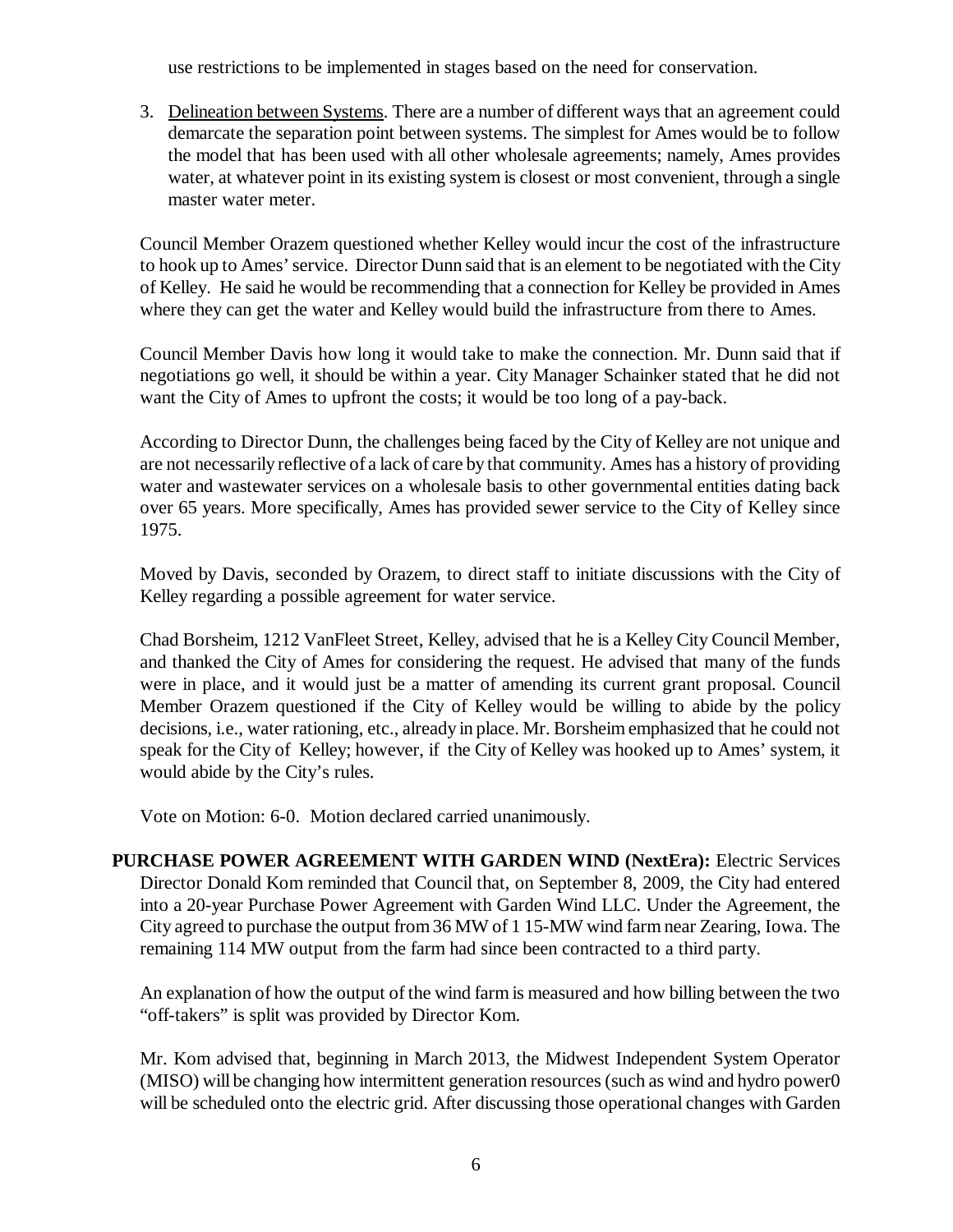Wind, staff determined that the current billing and operational practices will not work under the new MISO construct. In considering a new complex billing algorithm and operating parameters for the farm, staff suggested that the farm be split and 24 wind turbines be assigned representing the City's 36 MW of capacity. The turbines would then be separately metered, billed, and operated. NextEra has agreed to pay for all costs associated with this change and has proposed an amendment to the existing Agreement creating the separation of the wind farm into proportionate shares for the two off-takers.

Moved by Orazem, seconded by Goodman, to adopt RESOLUTION NO. 12-605 approving amendments to the Purchase Power Agreement with Garden Wind (NextEra). Roll Call Vote: 6-0. Resolution declared adopted unanimously, signed by the Mayor, and hereby made a portion of these Minutes.

**UNIT NO. 8 BATTERY REPLACEMENT FOR POWER PLANT:** Electric Services Director Kom told the Council that a cell in the Power Plant's Unit 8 Station Battery recently failed. A thorough inspection of all battery cells was made, and three other cells were found with cracked tops. The station battery is used to run emergency and control equipment during a power disruption. The batteries are nearly 15 years old, and there is now no confidence that the batteries are capable of providing the emergency back-up power needed to prevent serious damage to the Plant facility.

According to Mr. Kom, Brown Engineering was called in by Plant staff to inspect the batteries and recommended immediate replacement to prevent a potential loss of critical Plant equipment. The estimated cost of replacement is in the range of \$80,000 to \$100,000. Funding is available from the Unit 8 Fixed Equipment Repair account in the Electric Production operating budget.

It was noted that *Iowa Code* Chapter 384.103(2) allows for emergency repairs of a public improvement. It also states that the "governing body may contract for emergency repairs without holding a public hearing and advertising for bids, and the provisions of Chapter 26 do not apply." In accordance with the requirements, Brown Engineering Company has certified that emergency proceedings are necessary to avoid the risk of serious loss to the City.

Moved by Davis, seconded by Wacha, to adopt RESOLUTION NO. 12-606 to institute emergency proceedings.

Roll Call Vote: 6-0. Resolution declared adopted unanimously, signed by the Mayor, and hereby made a portion of these Minutes.

Moved by Davis, seconded by Wacha, to adopt RESOLUTION NO. 12-607 authorizing staff to solicit informal bids and enter into a contract for replacement of Unit No. 8 batteries within seven to ten days.

Roll Call Vote: 6-0. Resolution declared adopted unanimously, signed by the Mayor, and hereby made a portion of these Minutes.

**125 HYLAND AVENUE AND 118 & 122 CAMPUS AVENUE:** City Planner Jeff Benson explained the requested waiver of the subdivision lot design standard. He noted that the City Council can waive a subdivision requirement if compliance would result in extraordinary hardship to the applicant or would prove inconsistent with the purpose of the regulations because of unusual topography or other conditions.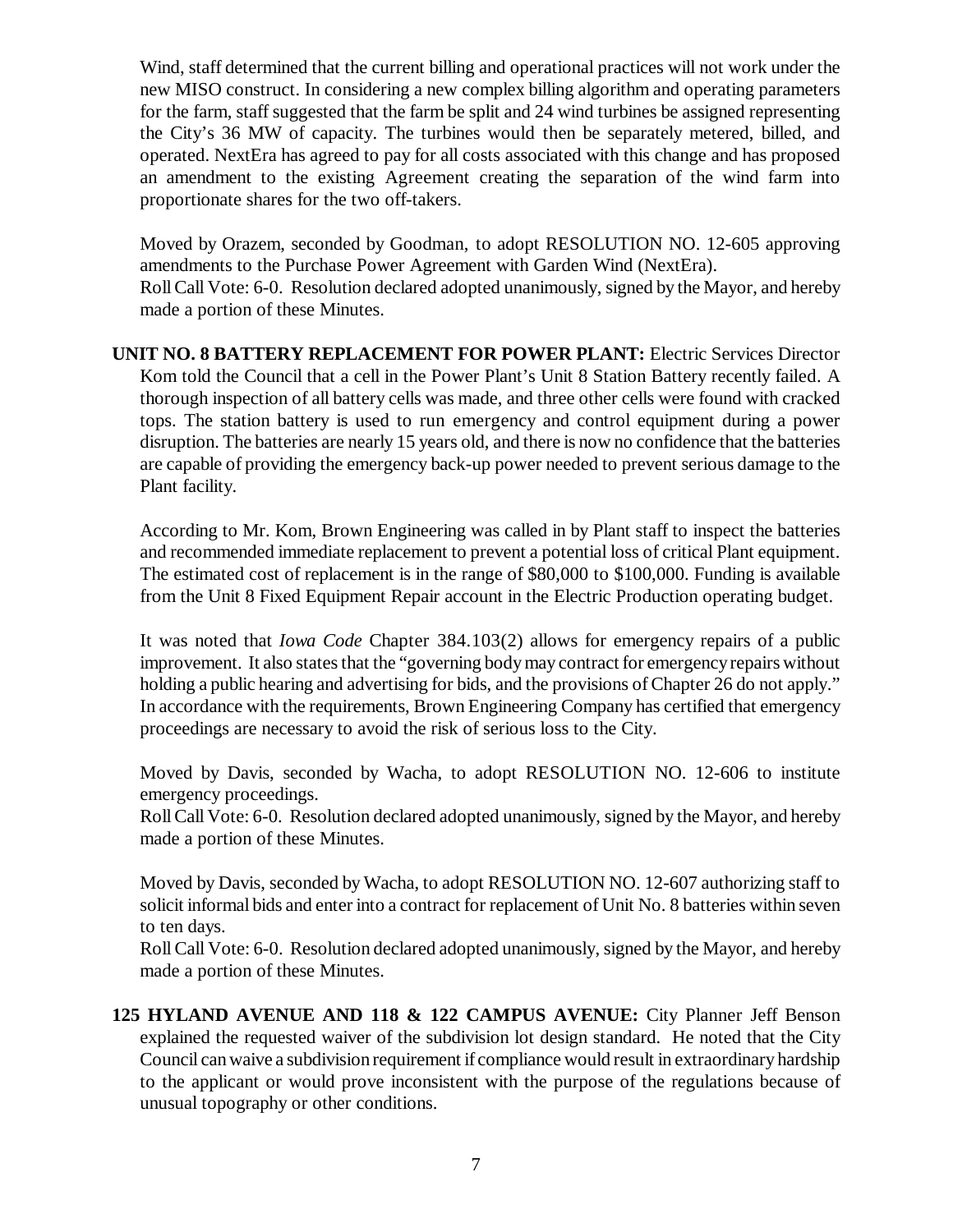Council Member Orazem asked Mr. Benson if staff felt the design would look more attractive to the neighbors. Mr. Benson answered that staff felt that the new design would fit in with the neighborhood better.

Doug Pyle, 3021 Ridgetop Road, Ames, emphasized that he was a long-time resident of Ames, and the appearance of buildings in the City are important to him. He listed the buildings that he currently owns and said that those were testimony to his commitment to make all of his properties aesthetically pleasing. Mr. Pyle said that building one 13-plex, rather than two 6-plexes, would fit in better with the neighborhood. The proposed building would be of a similar size as the building that it would replace (formerly Triangle Fraternity). Mr. Pyle noted the size of other buildings in the area. He said he is attempting to get the same size structure on Hyland and put the parking behind the building. If not approved, he could build a six-plex on Campus Avenue and a six-plex on Hyland Avenue, which would mean a six-plex would be located between a 16-plex on the north and a 23-plex on the south; those two buildings would look very out of proportion. Mr. Pyle pointed out that Hyland Avenue is a minor arterial roadway. He is proposing that there not be a drive on Hyland, so no traffic would be added to the minor arterial. To him, having the parking be located in the back of the building would be an asset.

Mr. Pyle said that he was not motivated by the rental revenues, as they would be nearly equal; however, he believes that building one 13-plex instead of two six-plexes would be a much betterlooking project. He said that he was not sure what the concerns were of the double-fronted lot, however; he assumed that it was felt people might use the parking lot as a pass-through street. Mr. Pyle said that due to the building's design, that would not be possible. It was stated by Mr. Pyle that he would be willing to use the same construction material on the back of the property as that used on the front, so that it will be attractive from Campus Avenue. There will be a 25 foot set-back off Campus Avenue. The parking lot will be landscaped with trees and/or berm.

Council Member Szopinski said she was having difficulty picturing what the building would look like and asked if this item could be brought back to the City Council so that Mr. Pyle could provide pictures of the building design. Mr. Pyle brought the Council's attention to Attachment D of the Council Action Form, and said that the building would look very similar to those drawings.

Discussions ensued about the proposed location of the driveway and the fact that the property would not be accessed from Hyland. Mr. Pyle said he does not want his property to add to the traffic on Hyland and he does not want people cutting through the parking lot. Having another drive on Hyland does not accomplish anything. Council Member Benson said having another driveway would take up quite a bit of space on the lot.

Council Member Goodman asked what the point was for having a drive for a parcel on street frontage. Planner Benson said that it is to have consistency in driveways in residential neighborhoods; however, functionally, there might not be a reason for it. A redeveloped property to the north (2824 West Street) was referenced by Mr. Goodman. He pointed out that the owner was forced to put the driveway underneath the property in order to meet this requirement. Mr. Pyle noted that that particular property had no other way to access the lot other than put the driveway underneath; that is not the case with his property.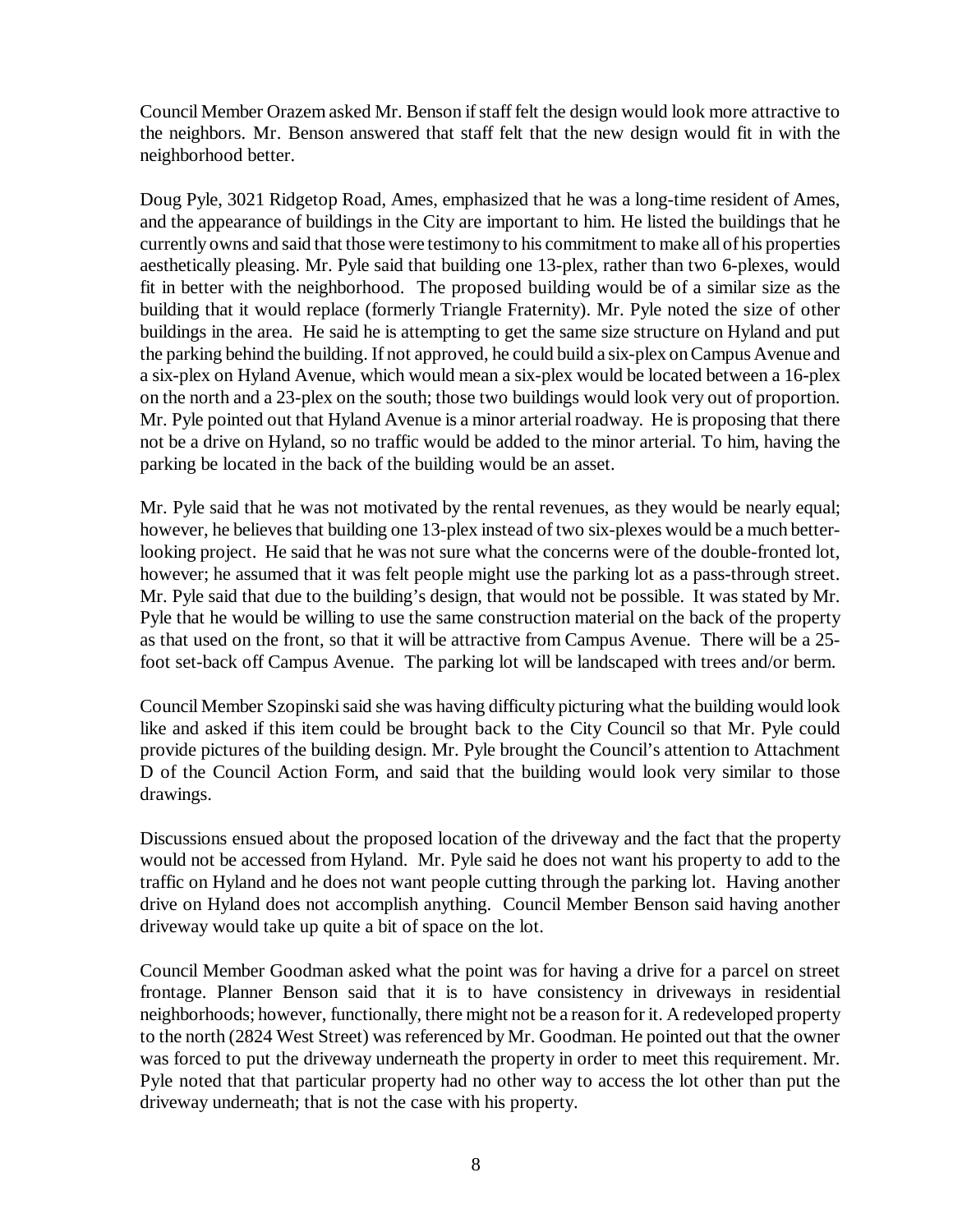Mr. Goodman then questioned the requirements of the Ordinance. He pointed out that if staff sees no value in it and the City Council sees no value in the regulation, the Ordinance should be changed to allow it. He wanted to create a consistent situation for all who want to develop property, but have this same issue; piece-by-piece changes are not fair in his opinion.

Council Member Larson said that cases like this do not come before Council very often, but when they do, Council gets to hear what makes each case unique. In this particular case, Mr. Larson said, aesthetically and traffic-wise, there were good reasons to consider approving a waiver.

Planner Benson said that he had collected staff input on this particular request, and staff had no objections to the through lot.

Moved by Wacha, seconded by Davis, to adopt RESOLUTION NO. 12-608 approving a waiver of subdivision lot design standard that prohibits creating a lot with double frontages or reverse frontages in a residential zoning district for the property currently addressed as 125 Hyland Avenue and 118 and 122 Campus Avenue.

Council Member Goodman asked City Attorney Doug Marek if the requirements for granting a waiver as outlined in the *Code* had been met. Mr. Marek said that Council could grant the waiver if Council believed it causes an extraordinary hardship or that the purpose of the regulations do not coincide with the property in question. From the discussion, it would appear that, in this particular situation, it is inconsistent with the purpose of the regulations.

Roll Call Vote: 4-2. Voting aye: Davis, Larson, Orazem, Wacha. Voting nay: Goodman, Szopinski. Resolution declared adopted, signed by the Mayor, and hereby made a portion of these Minutes.

Moved by Wacha, seconded by Davis, requested staff to prepare a brief memo discussing the history behind the prohibition of lots with double frontages in residential zoning districts and the pros and cons of having the regulation or not having the regulation. Vote on Motion: 6-0. Motion declared carried unanimously.

- YARD WASTE CONTRACT: Chad Borsheim, 1212 VanFleet Street, Kelley, identified himself as an employee of Chamness Technology. He said that it appeared from the materials provided to the City Council that staff was recommending award of the contract to American Professional Services Group (APSG); however, he wanted to make a few points before the final decision was made. The points made by Mr. Borsheim were as follows:
	- 1. The history of the Yard Waste Contract shows that the contract has gone full term over the past two contract periods. If the Contract were to go full-term (five years), Chamness Technology would appear to be the more affordable option for the City of Ames.
	- 2. Chamness Technology had met with Story County Planning & Zoning at its conceptual review meeting. Story County Planning & Zoning had a favorable initial response about Chamness's proposal at that meeting. Another meeting was to occur in December; however, that meeting was postponed until January.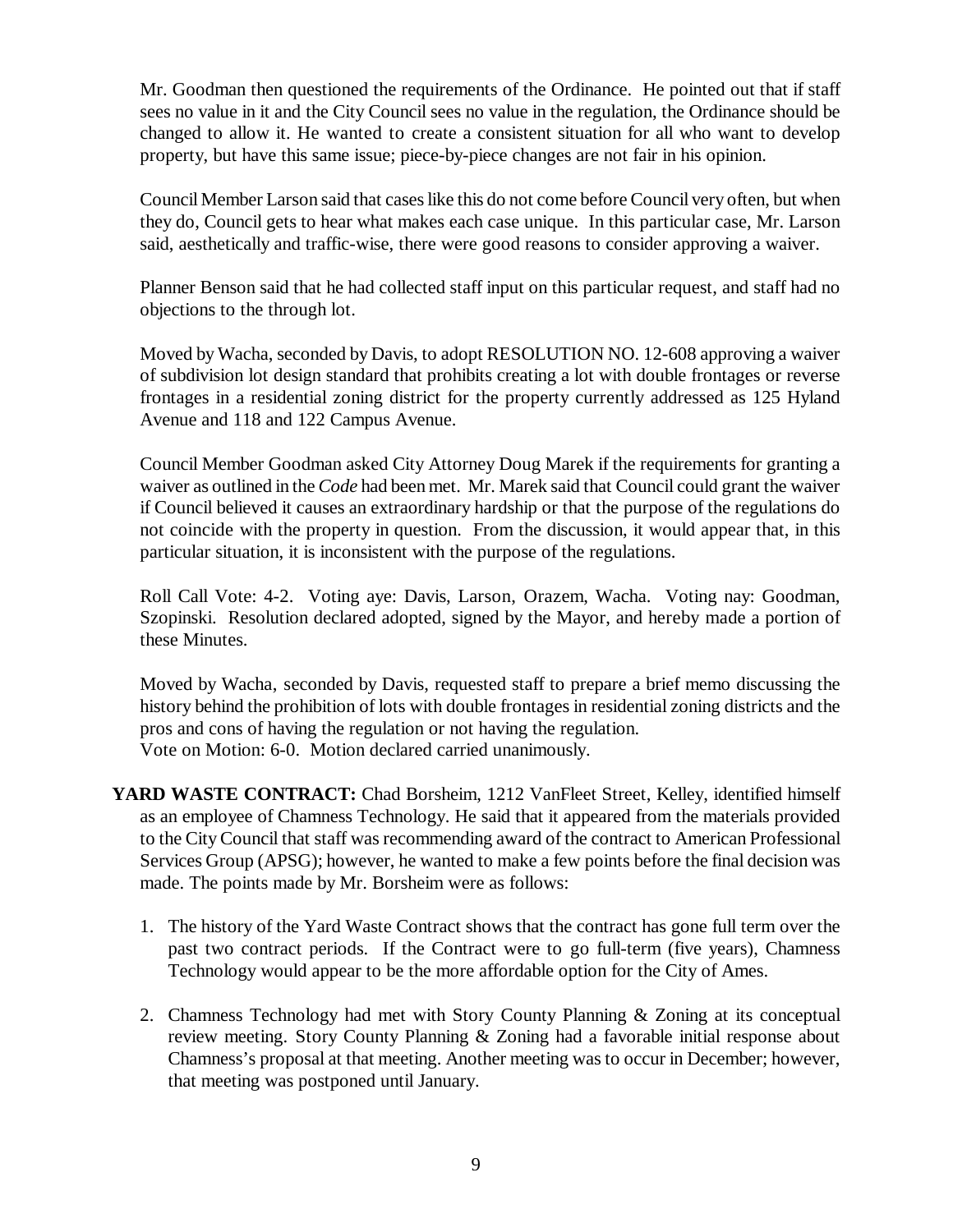3. If Chamness Technology were to relocate to its proposed site, i.e., on Black's Heritage Farm (on "University Boulevard South"), it is near the Iowa State composting facility. Chamness's facility would be of a similar nature. There are few neighbors in the area. Chamness does have a second possible location, which is off Freel Drive and SE  $5<sup>th</sup>$  Street.

Mr. Borsheim also wished to correct a statement in the Council Action Form that said Chamness Technology had not worked for the City. He clarified that Chamness had worked with the City on its storm debris grinding; the work was performed on budget and in a timely manner.

It was noted by Mr. Borsheim that it is one of the Council's goals to support environmental sustainability. He stated that that is exactly what Chamness Technology does; its intent for the leaf and yard debris would be to use it in a compost, which would be hauled to its facility. The compost material would never be accumulated to a significant volume. Mr. Borsheim told the Council that Chamness has a "sister company" named "Green R U," which is an organics diversion business. Since the main agreement of compost is wood or carbon, with proper "recipes," Chamness might be able to make a very viable and sustainable compost. Their composting facility is located in Eddyville, Iowa, location.

Mr. Borsheim asked that the City Council consider the five-year alternative versus the three-year given the points that he had already presented.

Council Member Orazem asked to know the rationale for City staff recommending a three-year contract. Gary Freel, Resource Recovery Manager, said that the proposed contract had been structured with a base bid for the first three years and an option for two one-year extensions. Mr. Freel noted that, during the first three years, there is a \$21,600 difference between the two lowest bids; however, Ames Professional Services Group's proposal did show substantial increases after the initial three years. If it would have called for a five-year term, Chamness Technology would have been the lower bidder. According to Mr. Freel, if Story County were to not approve the prospective site or the secondary site for Chamness, the City of Ames would not have a contract for next season.

It was also asked by Mr. Orazem if there would be any harm in waiting one month so that the uncertainties surrounding Chamness's proposal could be resolved. Mr. Freel replied that the City has to either re-bid or accept one proposal. The bids are good for 60 days; December 2, 2012, which is a Sunday, would mark the expiration of the bids, so this is the last meeting for the City Council to make its decision.

Council Member Wacha raised the issue of APSG having non-compliance issues and violations and asked Mr. Freel how that company had been to work with. In response, Mr. Freel said that the current contract requires a fair amount of staff time "to say the least." APSG had come into compliance within the time frame to continue doing business after Inspections staff had talked to them. According to Mr. Freel, the award of this contract was delayed in part so that the City could ensure that APSG stayed in compliance during the four fall free-days. They have been able to stay in compliance since October.

It was also inquired by Mr. Wacha if APSG gave the City any indication as to why it would raise its rates so substantially after the initial three-year period. Mr. Freel said he did not know the reasoning.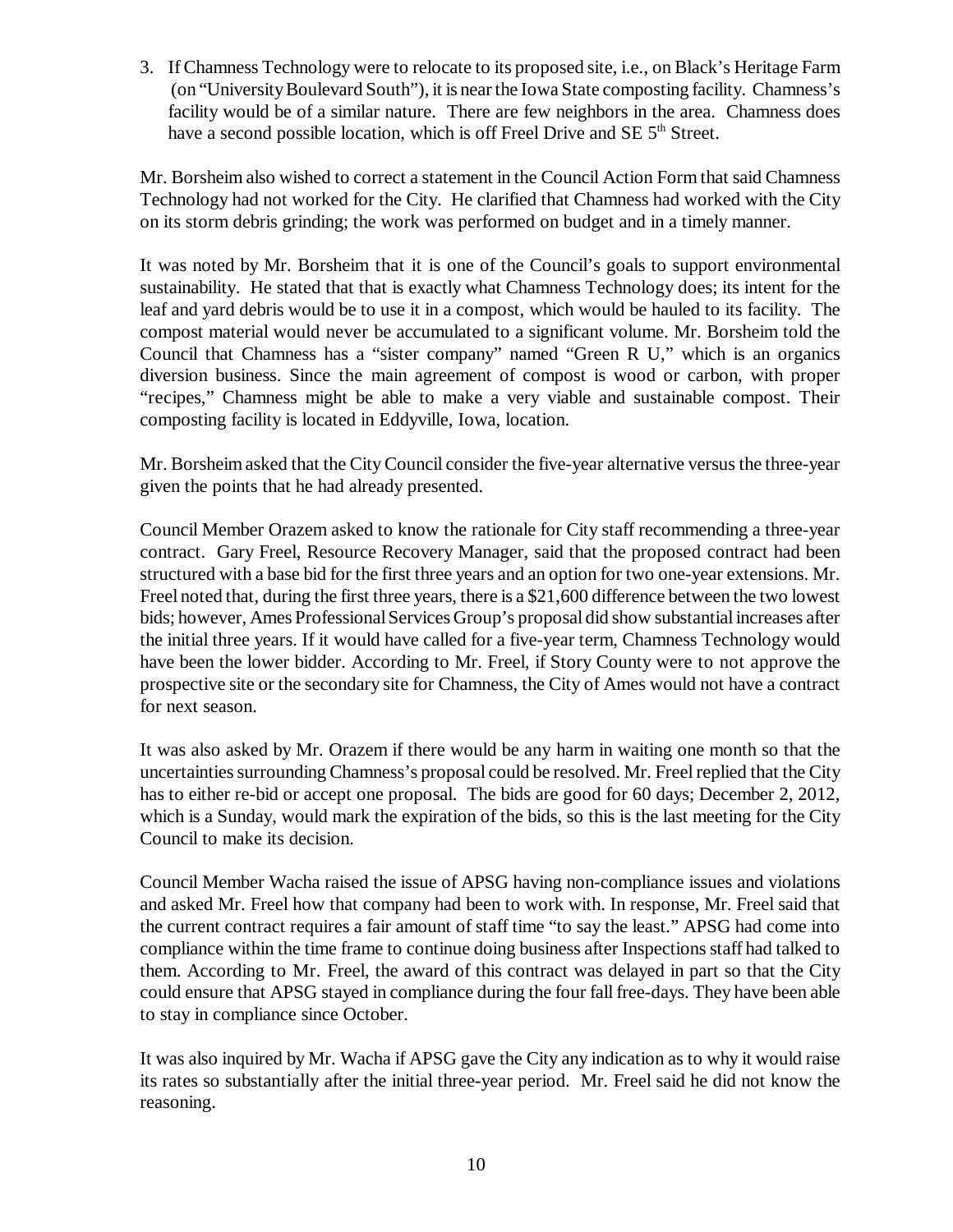Council Member Goodman asked if the bid documents required the site to be pre-determined or confirmed. Mr. Freel responded that the Request for Proposals had required that a facility be secured; there was a time frame noted after award, however, the City needed to have a secure site for the fall free-day.

Council Member Szopinski asked if anyone was present to speak on behalf of APSG. She wanted more information from that vendor as to the structure of its rates and the reason why it would double. Superintendent Freel advised that Mr. Reese was not present.

City Manager Schainker said that staff's recommendation also took into account the site of the proposed drop-off site for Chamness - there is quite a length of gravel road on which residents would have to drive to reach the site. Council Member Goodman asked if the bid included what percentage of travel on gravel would be necessary. Mr. Freel said that was not one of the evaluation criteria; the site needed to be within two miles of the City limits. He noted that the Black Heritage Seed Farm is within that two-mile distance.

It was pointed out by Council Member Wacha that Chamness was significantly higher for the storm damage tree clean-up option (\$5,000 versus \$1,100/day). He asked to know what the City's costs are for that day as if award was made to Chamness, as the City probably would not execute that option. Mr. Freel advised that it costs between \$750 to \$1,500/day. The last clean-up day was not done by Chamness. It was a ten-day clean-up and cost approximately \$10,000.

Council Member Goodman asked if Council had to award to the low bidder. City Attorney Marek advised that this was not a public improvement contract, so the City is not required by law to award to the lowest bidder.

Council Member Goodman asked to know the staff's rationale for recommending the contract be awarded to APSG. Mr. Freel stated that distance was one of the reasons; the savings of \$21,600 between the first two bidders and security of a site that could be utilized in the spring were the other two reasons.

Council Member Davis pointed out that there are ice storms that occur in the winter, which sometimes causes extensive tree damage. He felt it was important for the site to be guaranteed and asked when the current contract with APSG expires. Mr. Freel advised that the current contract will expire on December 15, 2012.

Moved by Wacha, seconded by Szopinski, to adopt RESOLUTION NO. 12-609 awarding the Yard Waste Contract to Chamness Technology in the amount of \$31,800 per year.

After being asked for clarification, Mr. Freel advised that there will be a clause in the contract so if Chamness is unable to secure a site by a certain date, the City would have the option of terminating the contract and either re-bidding or selecting another vendor.

Council Member Goodman asked Mr. Freel to comment on how comfortable staff was with awarding the contract to Chamness Technology. Mr. Freel said staff was concerned about the distance on a gravel road and the uncertainty of whether a site could be guaranteed. However, he believed that the proposed site being located next to the ISU composting facility holds great potential. Chamness could possibly expand the site and use it for its food waste facility.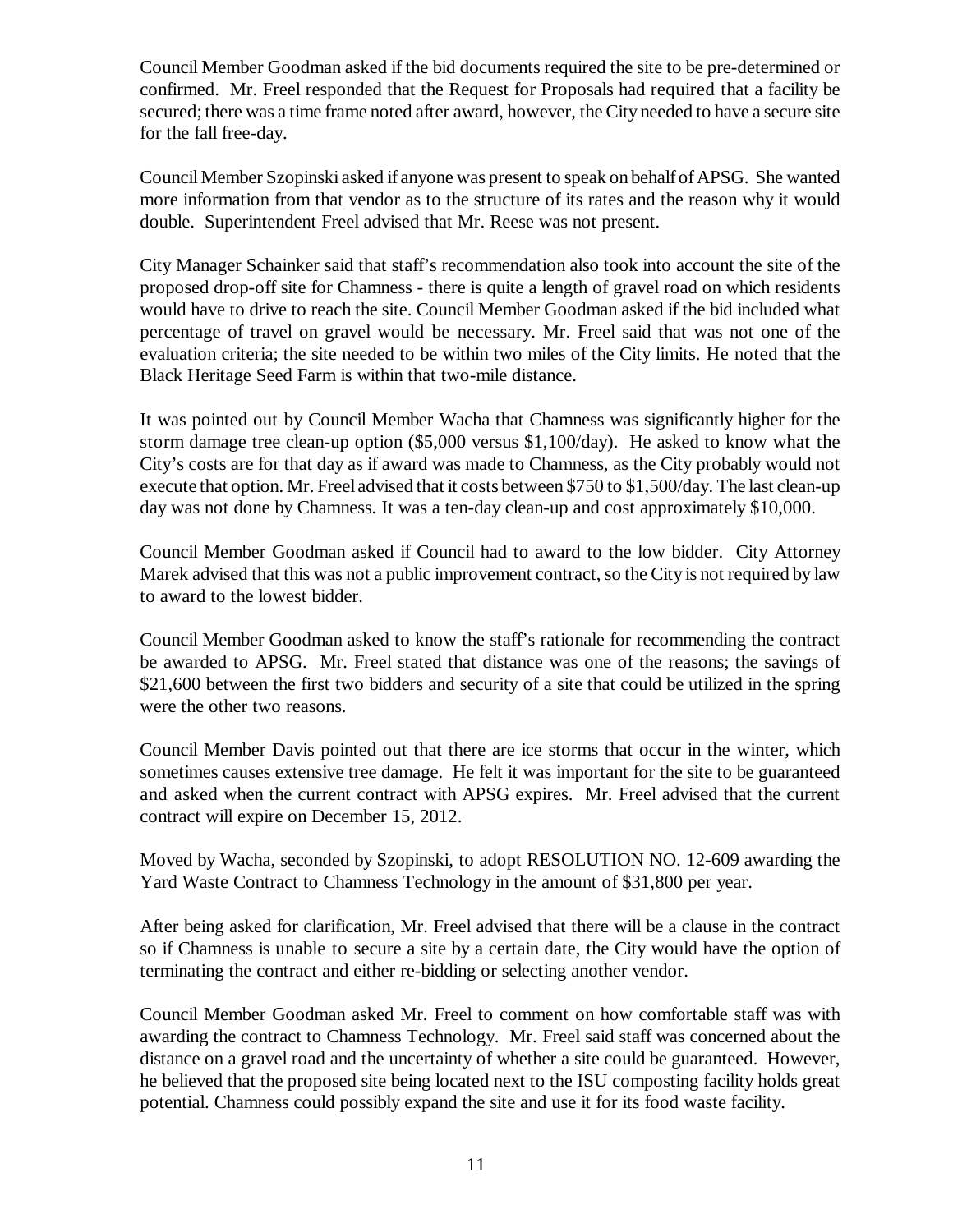Roll Call Vote: 4-2. Voting aye: Goodman, Orazem, Szopinski, Wacha. Voting nay: Davis, Larson. Resolution declared adopted, signed by the Mayor, and hereby made a portion of these Minutes.

The meeting recessed at 9:02 p.m. and reconvened at 9:08 p.m.

**BASIN LINER REPLACEMENT AND WPC FACILITY BIOSOLIDS DISPOSAL OPERATIONS CHANGE ORDERS:** Water and Pollution Control Director John Dunn explained that staff was presenting a substantial change in scope for this project. He elaborated that a contract had been awarded to Ames Trenching and Excavating on September 11, 2012, in the amount of \$109,500 to repair the synthetic liners; however, once the cleaning of the two equalization basins and one biosolids holding basins, major liner failures were located in the bottom of the basins below the water line. New Change Order amounts for Ames Trenching and Excavating, Nutri-Ject, and FOX Engineering were distributed around the Council dais. It was explained that a budget adjustment including a 20% contingency was being requested because it is unknown what volume of water, if any, that is currently in the basin seeped through the leak or if there is a ground water issue. The water sitting between the liners and the clay basins has to be removed to allow that determination to be made. If it is ground water coming up, it will require putting in some dewatering wells to lower the ground water so that the new liners can be put in and made to lay flat in the bottom of the basin.

Potential funding sources were identified by Mr. Dunn.

According to Mr. Dunn, Council first must declare this to be an emergency situation. He emphasized that replacement of the liners is paramount to successful operation of the Plant, as well as preventing a discharge to the receiving stream that would be in violation of the City's NPDES Permit.

At the inquiry of Mayor Pro-Tem Larson, City Attorney Marek recommended that the City Council find that emergency proceedings are appropriate.

Moved by Davis, seconded by Orazem, to adopt RESOLUTION NO. 12-610 to find that emergency proceedings are appropriate and authorize staff to negotiate change orders as follows:

- a. Ames Trenching & Excavating at an estimated amount of \$231,084 for full replacement of three basin liners for a total contract price of \$336,984;
- b. Nutri-Ject in the amount of \$139,589.34 for biosolids application and dewatering of the basins, for a total contract of \$188,564;
- c. FOX Engineering of \$7,000 for additional design and inspection services, for a contract total of \$22,000; and,
- d. Authorize budget amendments, as described above, totaling \$654,058.

Roll Call Vote: 6-0. Resolution declared adopted unanimously, signed by the Mayor, and hereby made a portion of these Minutes.

# **WATER POLLUTION CONTROL FACILITY METHANE ENGINE GENERATOR NO. 2**

**REHABILITATION PROJECT:** Water and Pollution Control Director Dunn explained that the bids that came in substantially exceeded the available budget. In discussion with the bidders, staff now understands why that might be: the engine that is being repaired is now out of the main production of Caterpillar, so repair parts are much more expensive. Also, the specifications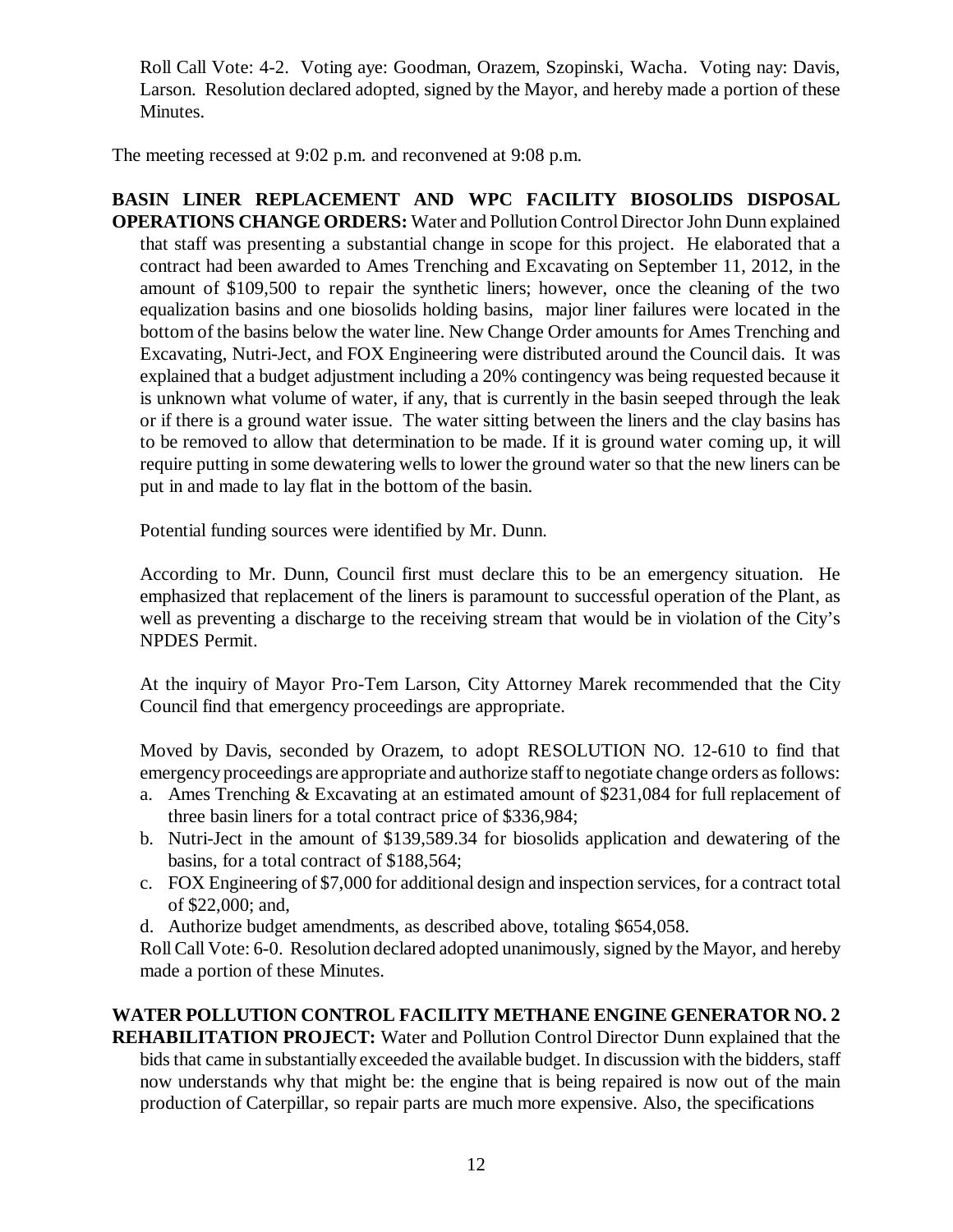required a two-year warranty, which must be purchased from Caterpillar, and that increased the cost substantially.

Mr. Dunn said staff was recommending that Council reject all bids. Staff will come back to Council as part of a Capital Improvements Plan proposal for the next fiscal year with a revised plan that looks at the entire energy generation operation of the facility and maps out a long-term strategy for the engines.

Moved by Goodman, seconded by Wacha, to reject the bids for the Water Pollution Control Facility Methane Engine Generator No. 2 Rehabilitation Project and direct staff to proceed with alternative project plans.

Vote on Motion: 6-0. Motion declared carried unanimously.

### **PROFESSIONAL SERVICES AGREEMENT WITH SHIVE-HATTERY FOR CITY HALL**

**RENOVATION:** Fleet Services Director Paul Hinderaker explained that the original project included all of the first floor Police Department areas, including the public hallway by the Police Department, as well as all of the basement areas that are currently occupied. The budget for the project was \$1,400,000, with \$600,000 coming from a Homeland Security FEMA Grant to help renovate the Emergency Operations Center (EOC), and \$800,000 from the City's general fund to provide a match for the grant funding and to cover the remaining costs to renovate the basement and improve the Police Department. Two successful bidding processes both ended with construction bids that far exceeded the scheduled budget. At that point, enough time had elapsed that it was no longer feasible to reduce the scope of the project a third time, rebid it, and complete the project prior to expiration of the FEMA grant.

According to Mr. Hinderaker, in one last effort to salvage the FEMA grant, staff consulted with the Iowa Department of Homeland Security, reviewed the project scope one last time, and reduced the scope to a project focused only on renovating the EOC and associated spaces in the Police Department. Staff then applied to FEMA for a grant extension, requesting an adequate time line for the architect to re-do the plans and specifications, to obtain acceptable bids, and to complete the reconstruction. FEMA extended the time frame to December 31, 2013. With a reduced project and time frame extension, staff determined that a project could be designed and finished in the time frame now allowed by FEMA. Staff feels that that would only be possible if Shive-Hattery is retained to revise existing plans and specs, as it would need the least amount of time to redraw them for a reduced project scope. Mr. Hinderaker noted that Shive-Hattery had been paid \$86,226 for services and expenses completed to date. The unspent balance of \$28,774 was for construction phase oversight, which did not occur because a construction award was never made. Shive-Hattery prepared a revision to its service fee to redraw the plans for a scaledback EOC project, rebid the project, oversee the construction phase, and to complete this project on time, which equated to \$42,500. The net change to Shive-Hattery's contract would add \$13,726, for a total contract cost of \$128,726.

Mr. Hinderaker clarified that the project would be just for the Emergency Operations Center.

Moved by Goodman, seconded by Wacha, to adopt RESOLUTION NO. 12-611 approving a Change Order to the existing Professional Services Agreement with Shive-Hattery for City Hall Renovation to deduct \$28,774 for services not rendered and to add \$42,500 for the proposed fees to complete the reduced project (only Emergency Operations Center).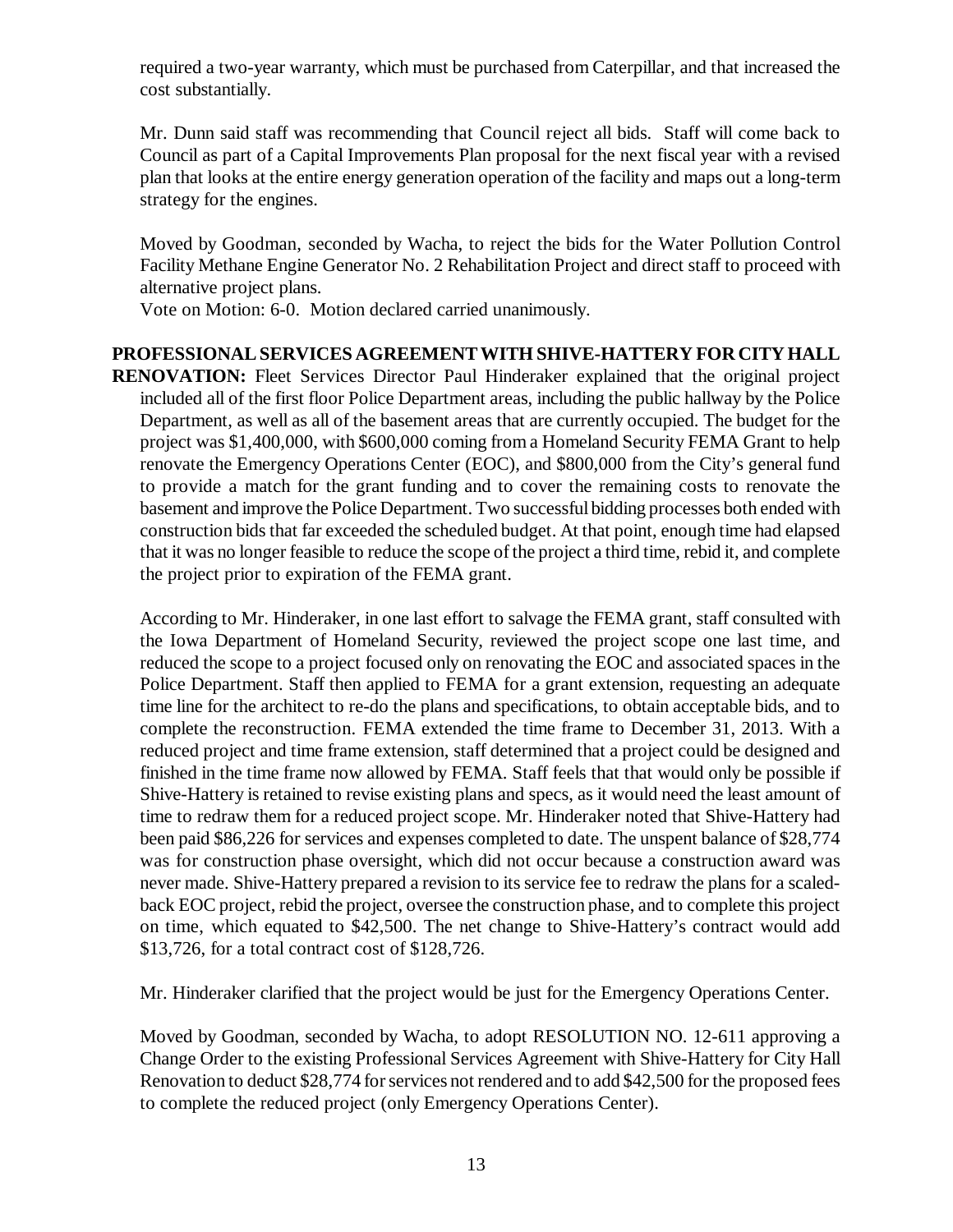Roll Call Vote: 5-1. Voting aye: Davis, Goodman, Orazem, Szopinski, Wacha. Voting nay: Larson. Resolution declared adopted, signed by the Mayor, and hereby made a portion of these Minutes.

### **LIBRARY RENOVATION AND EXPANSION ABATEMENT WORK (ASBESTOS AND**

**LEAD PAINT REMOVAL:** Moved by Davis, seconded by Goodman, to adopt RESOLUTION NO. 12-612 awarding a contract to Abatement Specialties, LLC, of Cedar Rapids, Iowa, in the amount of \$49,659.

Roll Call Vote: 6-0. Resolution declared adopted unanimously, signed by the Mayor, and hereby made a portion of these Minutes.

Moved by Davis, seconded by Goodman, to adopt RESOLUTION NO. 12-613 approving the contract and bond.

Roll Call Vote: 6-0. Resolution declared adopted unanimously, signed by the Mayor, and hereby made a portion of these Minutes.

#### **HEARING ON AMES PUBLIC LIBRARY RENOVATION AND EXPANSION PROJECT:**

Acting Director Lynne Carey provided an update on the financial status of the Library Renovation and Expansion Project.

Ms. Carey reported on the eight bids that had been received. The low base bid was submitted as a joint venture by A&P/Samuels from Wausau, Wisconsin. City Attorney Marek stated that he and Assistant City Attorney Parks had reviewed the bid documents submitted by A&P/Samuels.

Mayor Pro-Tem Larson opened the public hearing. There being no one wishing to speak, the hearing was closed.

Moved by Wacha, seconded by Szopinski, to adopt RESOLUTION NO. 12-614 approving final plans and specifications and awarding a contract with all eight alternates to A & P/Samuels, a Joint Venture, of Wausau, Wisconsin, in the amount of \$12,543,350.

Roll Call Vote: 6-0. Resolution declared adopted unanimously, signed by the Mayor, and hereby made a portion of these Minutes.

### **HEARING ON REVISION TO MAJOR SITE DEVELOPMENT PLAN FOR SOMERSET**

**SUBDIVISION:** The hearing was opened by Mayor Pro-Tem Larson. Robert Friedrich, Jr., 14334 Manor Court, Leewood, KS, owner of property in Somerset located north of the intersection of Bristol Drive, stated that he was present to answer questions.

No one else came forward to speak, and the hearing was closed.

Moved by Davis, seconded by Goodman, to adopt RESOLUTION NO. 12-615 approving a revision to the Major Site Development Plan that combines two buildings into one for property addressed as 2321 Bristol Drive.

Roll Call Vote: 6-0. Resolution declared adopted unanimously, signed by the Mayor, and hereby made a portion of these Minutes.

Moved by Davis, seconded by Goodman, to adopt RESOLUTION NO. 12-616 approving the Preliminary Plat.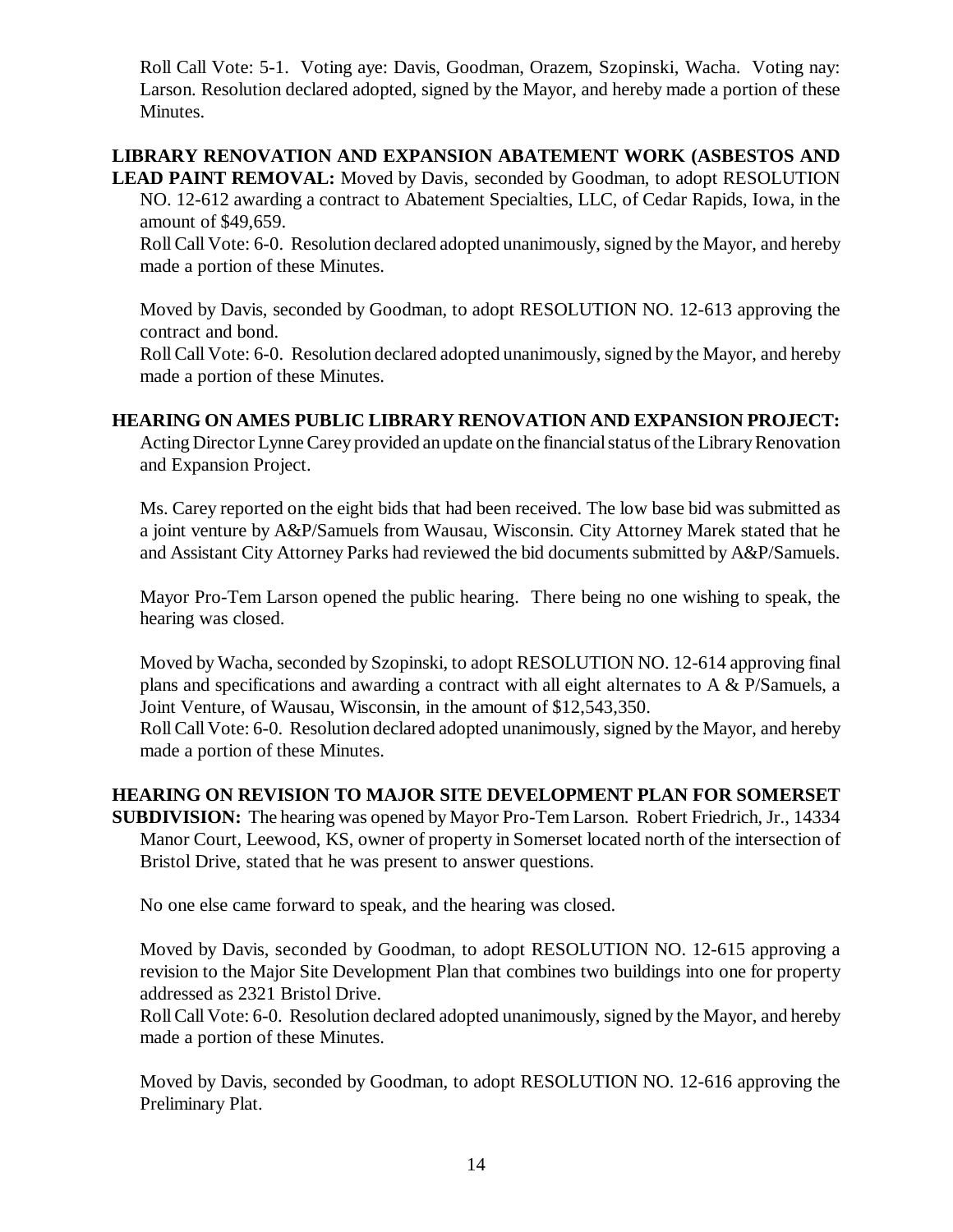Roll Call Vote: 6-0. Resolution declared adopted unanimously, signed by the Mayor, and hereby made a portion of these Minutes.

**ORDINANCE SETTING SPEED LIMIT ON GRAND AVENUE:** Moved by Goodman, seconded by Davis, to pass on first reading an ordinance setting the speed limit on Grand Avenue.

Chief Cychosz clarified that the posted speed limit will not change. The ordinance will correct an inconsistency between the Iowa Department of Transportation and the *Ames Municipal Code*. Roll Call Vote: 6-0. Motion declared carried unanimously.

**ORDINANCE REZONING PROPERTY AT 1519 TOP-O-HOLLOW ROAD:** Moved by Davis, seconded by Orazem, to pass on second reading an ordinance rezoning property located at 1519 Top-O-Hollow Road from Agricultural (A) to Residential Low-Density (RL). Roll Call Vote: 6-0. Motion declared carried unanimously.

**ELECTRIC RATE ORDINANCE:** It is the City Council's policy to accept public comment on the first reading of an ordinance; however, since a letter from Electric Services had referenced commenting at this meeting, Mayor Pro-Tem Larson announced that the Council would hear from anyone wishing to speak.

Ken Kruempel, 2519 Timberland Road, Ames, acknowledged that he was not a customer of Ames Electric; however, his interest was on the part of his church and how it would be affected. He stated that his church will have a 9% increase in costs due to the new rate ordinance. Mr. Kruempel pointed out that the consultants had indicated that the new Rate Ordinance would be revenue-neutral; however, that cannot be substantiated because the new rates change the kilovoltamp (KVA) demand. He explained the research that he had done on other utilities using KVA demand billing. Noting that many of Ames' customers will be greatly impacted, Mr. Kruempel urged the Council to carefully watch to see what happens to its customers as a result of the new Ordinance.

Moved by Goodman, seconded by Wacha, to pass on third reading and adopt ORDINANCE NO. 4130 setting electric rates.

Roll Call Vote: 6-0. Ordinance declared adopted unanimously, signed by the Mayor, and hereby made a portion of these Minutes.

**ORDINANCE ESTABLISHING SOUTHEAST 16TH STREET FIRST URBAN REVITALIZATION AREA:** Moved by Davis, seconded by Orazem, to pass on third reading and adopt ORDINANCE NO. 4131 establishing the Southeast  $16<sup>th</sup>$  Street First Urban Revitalization Area.

Roll Call Vote: 4-2. Voting aye: Davis, Larson, Orazem, Wacha. Voting nay: Szopinski, Wacha. Ordinance declared adopted, signed by the Mayor, and hereby made a portion of these Minutes.

**ORDINANCE PERTAINING TO OFFENSE OF PUBLIC URINATION:** Moved by Davis, seconded by Orazem, to pass on third reading and adopt ORDINANCE NO. 4132 removing misdemeanor from *Municipal Code* Section 11.4, "Public Urination," so offense may be charged as misdemeanor or municipal infraction. Ordinance declared adopted, signed by the Mayor, and hereby made a portion of these Minutes.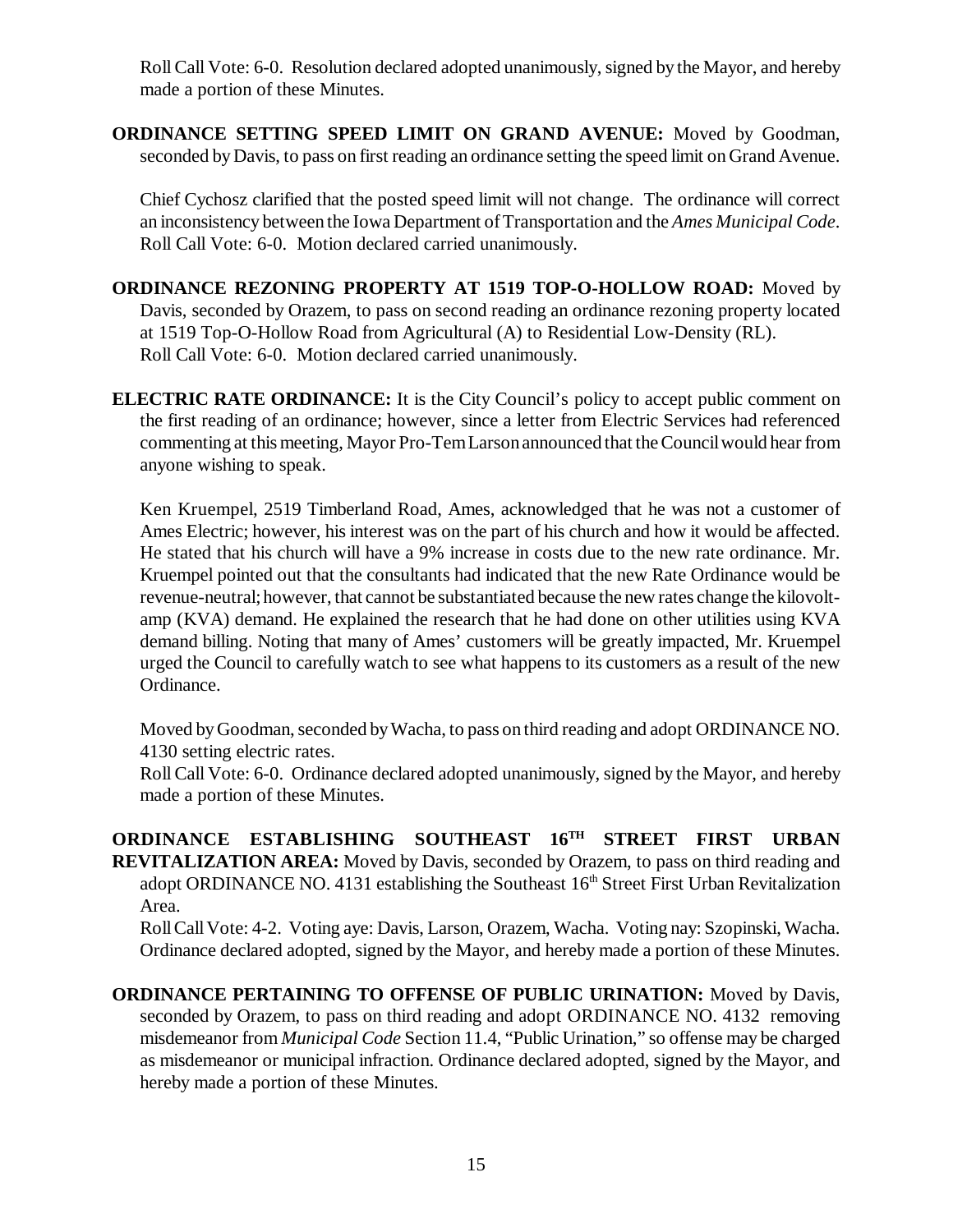**CITY COUNCIL BUDGET GUIDELINES:** Nancy Mastellar was introduced as the new Budget Officer. She succeeds Carol Collings, who had retired in October.

Finance Director Duane Pitcher, Budget Officer Nancy Mastellar, and City Manager Steve Schainker highlighted City budget issues that are anticipated to be of concern during the next fiscal year.

Mr. Pitcher advised that the City's overall financial situation remains strong in a generally slow economy. Assessed property valuations are expected to increase slightly. Fuel costs continue to be volatile and have a large impact on CyRide, causing additional expenses estimated at \$150,000 across all funds. Local sales tax revenue is expected to fall short of budget for the current year, and staff is not currently predicting an increase in the budgeted revenue for FY 2013/14.

According to Mr. Pitcher, the City ended FY 2011/12 better than budgeted with the General Fund balance at 25.5% of expenditures, up from 23.7% in the Adopted Budget. A little under half of the \$500,000 of excess balance will be offset by the expected reduction in local option sales tax revenue, but there will be some funds available for use in the current or future year. City Manager Schainker will recommend that the one-time available balances to fund one-time expenditures in the current year, including the possible purchase of capital items that would otherwise be approved in FY 2013/14. Modest fee increases will likely be needed for Building Inspections and rental registration for new software implementation. Modest increases in fees related to recreation activities also are expected.

The following issues were highlighted:

Airport. City Manager Schainker summarized discussions that City staff had had with Iowa State University President Leath. Mr. Leath had suggested that the City take time to visit other airports in college towns of similar size and learn how they successfully accomplished airport improvement projects. Public input sessions are currently underway with airport users regarding size and nature of a new facility. Given the amount of work that remains in designing the project, Mr. Schainker suggested that construction of the terminal building not occur until FY 2014/15.

Library Expansion. The FY 2012/13 budget includes debt service for \$4.5 million of the \$18 million of General Obligation Bonds approved by a referendum for the library project. Based on current year valuations and interest rates, the issuance of the remaining \$13.5 million in bonds will increase the City property tax rate by approximately \$0.41/\$1,000 in taxable valuation. This would bring the total incremental property tax rate to fund the library project to around \$0.55/\$1,000 in taxable valuation or slightly under the forecasted \$0.61. Depending on the construction schedule, the issuance of the remaining bonds may be spread over two years; however, a large portion is expected in FY 2013/14.

Fire and Police Retirement and IPERS. The City has received notification that the Municipal Fire and Police Retirement System of Iowa (MFPRSI) Pension Board approved an employer contribution rate of 30.12% of covered salary for FY 2013/14. The estimated impact of the rate increase is \$325,000 in additional property taxes. Unlike IPERS, the employee contribution rate to the MFPRSI is fixed, so the employer pays 100% of additional costs of funding the plan.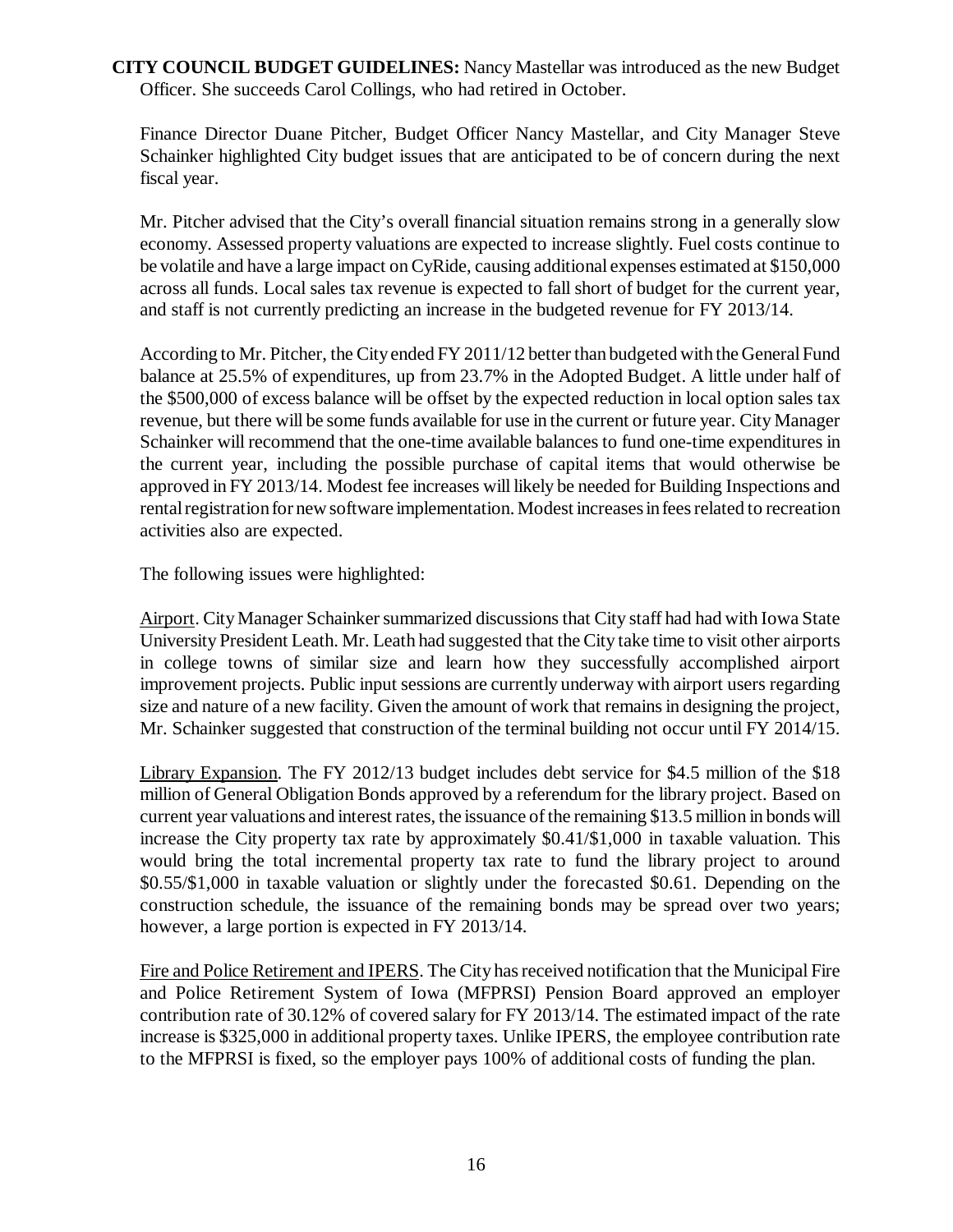Council Member Wacha called this a "travesty," in that the State of Iowa determines the benefits of the pension system, but does not contribute. The beneficiaries contribute a fixed amount and property taxpayers pick up the remainder of pension costs.

Regarding IPERS, the estimated additional cost of the increase to IPERS will be \$50,000, though the property tax impact will be a much smaller amount since many employees are funded by other sources.

Health Insurance. The City has had several years of health insurance increases around 5%/year due to favorable claims experience and implementation of health insurance program changes recommended by the City Health Insurance Team. Less favorable recent claims experience and some additional costs related to the Patient Protection and Affordable Care Act will result in the FY 2013/14 health insurance rates budgeted to increase by 8% or about \$455,000 across all funds. The status of the plan will be reviewed after the end of December and may need to consider a larger increases.

Rollback and Valuation. For FY 2013/14, residential property will be taxed at 52.8166% of assessed value, up from 50.7518% in FY 2012/13. Commercial and industrial property will continue to be taxed at 100% of assessed value. The change in the residential rollback rate will result in a 2.3% increase in taxable valuation or \$520,000 in additional tax revenue at the FY 2012/13 property tax rate. Though the new property valuations for FY 2013/14 are not yet available, no more than a small increase in taxable valuation is expected.

Local Option Sales Tax. For the current year, local option sales tax receipts are expected to be \$6,655,355, down \$349,151 or 5% from the Adopted Budget. The planned reconciliation payment from last year was not as much as expected. At this point, it is predicted that the Local Option Sales Tax Revenue for FY 2013/14 will be flat at \$7,004,506, which will not result in any increase in the budgeted amount. This means that there will be no increase in the amount of local of Option Sales Tax available for property tax relief or community betterment in FY 2013/14.

ASSET Human Services Funding. Management Analyst Brian Phillips brought the Council's attention to a summary of ASSET requested increases and recommended increases dating back to 2009/10. For 2013/14, total City ASSET funds requested by agencies equal \$1,221,060, up \$70,782 over the current 2012/13 allocation, which is an increase of 6.2%. Last year's increase was 3.5% over the previous year. The City's allocation for 2012/13 was \$1,150,278.

Discussion ensued about new ASSET agencies: Salvation Army, HIRTA, and Eyerly Ball. Comments were made that the City ensure that there is no duplication of services and that the other funders pay their share.

Mr. Phillips pointed out that Council will see the requests after the ASSET volunteers make the decisions on whom to fund and in what amount.

Moved by Goodman, seconded by Wacha, to increase the City's ASSET allocation by 3%.

Council Member Wacha requested that staff provide a table summarizing the Local Option Tax Revenues and requests, so to ensure that the City spends no more than what it brings in. Council Member Larson suggested that the Council determine the amount of fund balance that it wants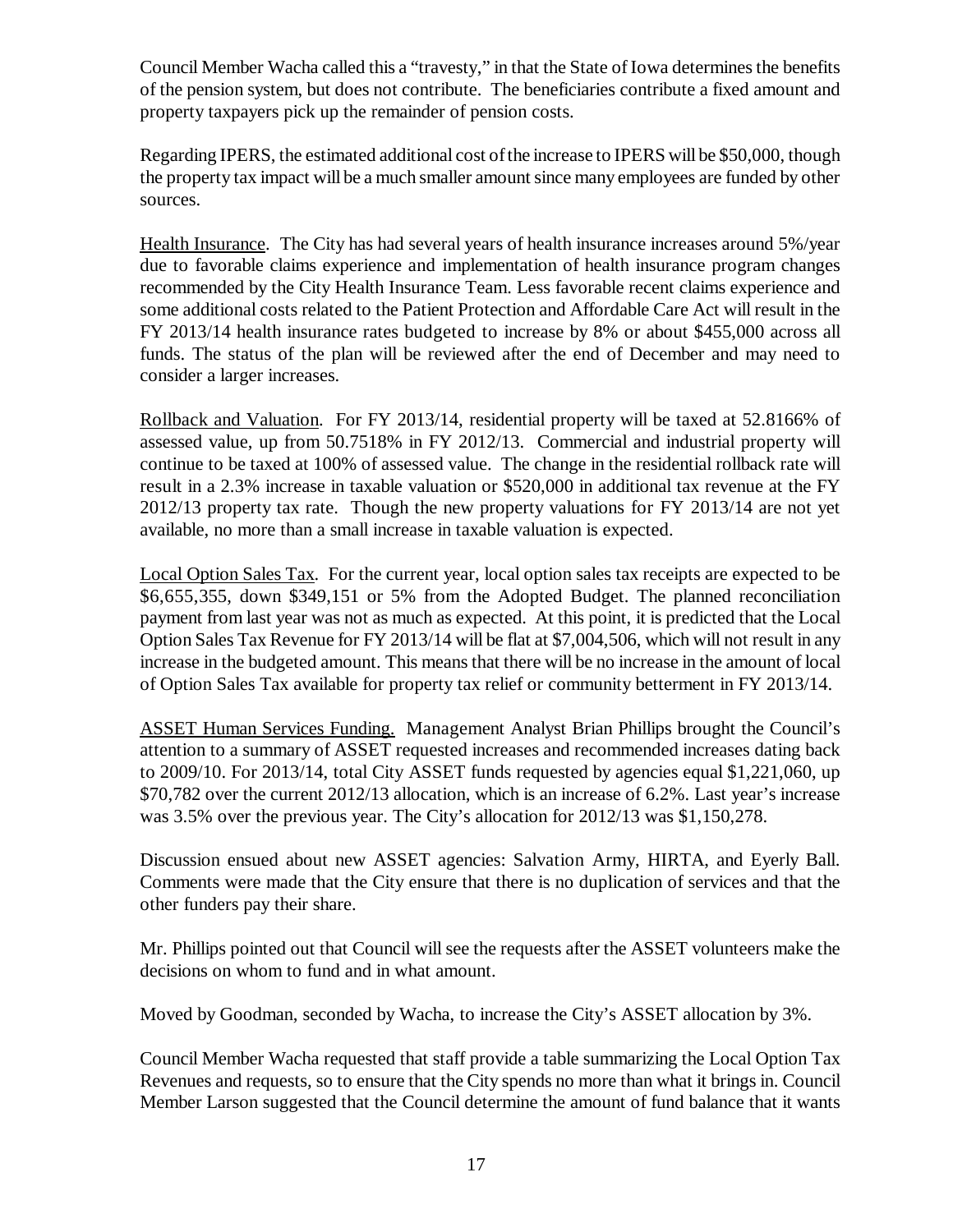to retain in the Local Option Tax Fund. He pointed out that the Council should do all it can to increase retail sales in the City so as to grow the Local Option Sales Tax revenues.

Council Member Larson suggested that the City encourage discussion at the Joint Funders' Meeting on December 13, 2012, to change the process so that there is not such a tight schedule and that all the funders pay their fair share. Mr. Phillips explained that at that meeting, all funders indicate what percentage of funding increase, if any, they are proposing.

Moved by Davis, seconded by Szopinski, to request that discussion occur about the funding process at the Joint Funders' Administrative Team meeting and reported to the City Council at its December 11, 2012, meeting, if possible.

Vote on Motion: 6-0. Motion declared carried unanimously.

COTA Performing Arts Funding. The COTA allocation for FY 2012/13 was \$138,117, which was 5% higher than FY 2011/12 of \$131,540. COTA organizations have requested funding in the amount of \$172,230 for FY 2013/14 (including special Spring and Fall Grants) or a 25% (\$34,113) increase over the FY 2012/13 Budget. For FY 2012/13, the organizations' requests totaled \$155,150 to provide a comparison.

Assistant City Manager Melissa Mundt advised that there are two new groups that have applied for COTA funds for FY 2013/14: the India Cultural Association (\$3,000) and Stars Over VEISHEA (\$7,500).

Moved by Davis to increase COTA funding by 5%. Motion died for lack of a second.

Moved by Goodman, seconded by Davis, to increase COTA funding by 2%. Vote on Motion: 6-0. Motion declared carried unanimously.

Utility Rates. The City is in the process of completing four critical studies related to electric power generation, sanitary sewer (distribution and treatment), Resource Recovery processing, and flood mitigation options. It is highly probable that final decisions regarding the recommendations from those studies will not be made by the City Council before the recommended CIP goes to print in early January. Therefore, the CIP might have to be modified once final decisions are made by the City Council. Implementation of the recommendations of these studies is likely to require utility rate increases greater than previously projected.

Electric. The City is in the process of conducting a resource option analysis to help the City Council determine how its Electric Utility will best meet the new federal pollution regulations. The proposed CIP will assume that the status quo is being maintained and will reflect most of the projects reflected in the previous Plan.

Storm Sewer/Flood Mitigation. A study is currently underway to identify cost-effective strategies to accomplish the Council's goal to mitigate flooding related to damage caused by river flooding as well as from damage from overland flow from storm water. The proposed CIP will not include any of the projects; however, when identified, financing for the projects will most likely come predominately from G. O. Bond debt financing. In terms of storm water projects, the largest project will impact the Teagarden watershed. That one project, along with numerous other improvements, will total \$4,100,000 over the next five years. It is probable that a significant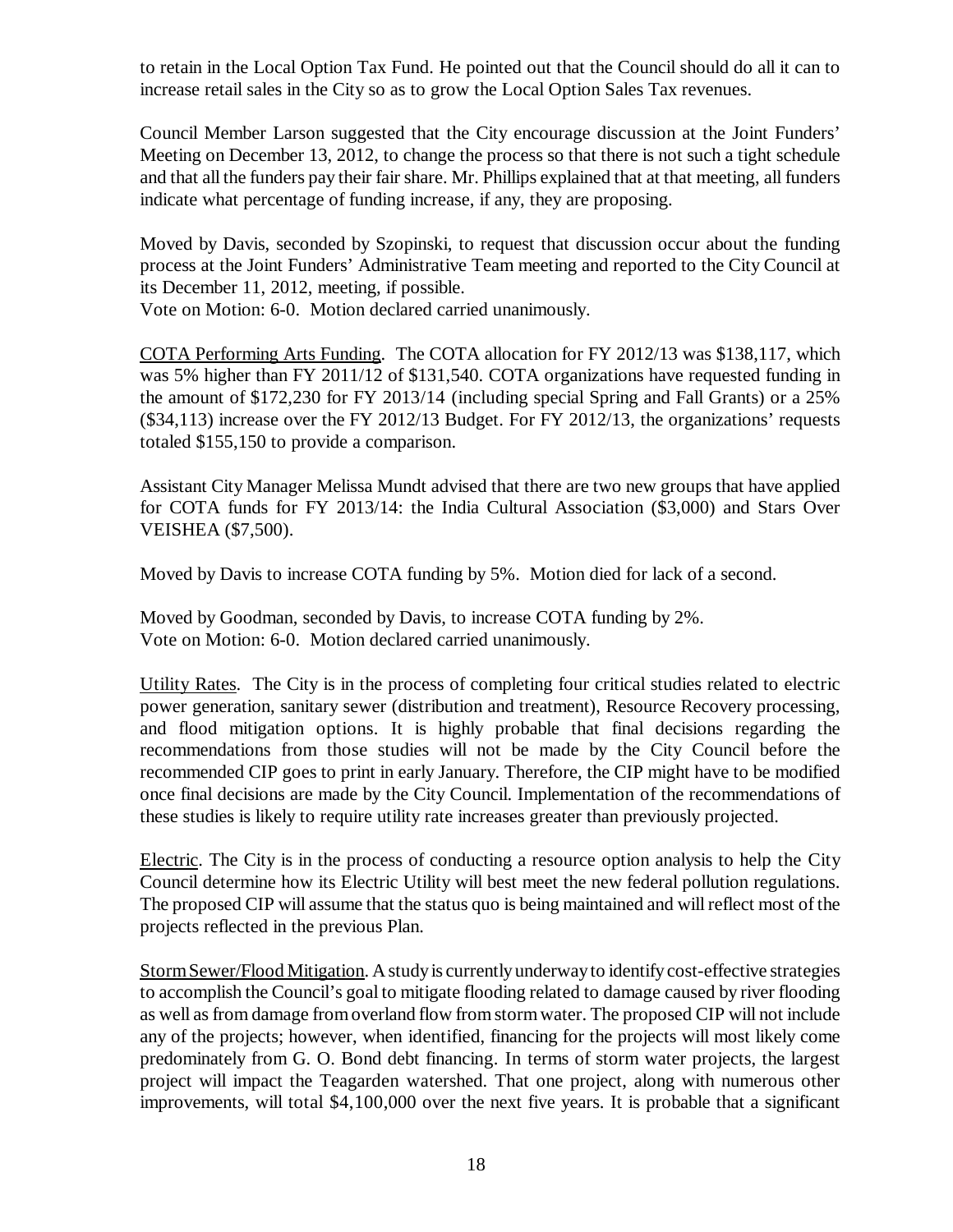increase in the Storm Sewer Utility Fund or property tax supported debt service will be necessary to meet the needs and even more if the study identifies other storm sewer related problems.

Water. The future customer rates for the Water Utility will be driven primarily by the costs related to the construction and operations for the new Water Treatment Facility.

Sanitary Sewer. The Water Pollution Control Plant is 22 years old, and a study was conducted to determine the improvements needed to maintain the facility for the next 20 years. Preliminary results indicated an investment of an additional \$14 million is needed. A study regarding the sanitary sewer distribution system identified an immediate need for \$9 million of improvements to mains.

Resource Recovery. The time has come to consider the next phase in the RDF process. The City is currently exploring transforming garbage from a solid to a gas in the hope that that will reduce operating costs and provide flexibility in incorporating it into a fuel source for the City's electric boilers. Because the study is not yet complete, the CIP will assume the status quo. In addition, the Resource Recovery Utility ended FY 2011/12 approximately 10% under budgeted revenue. It is likely that significant adjustments to budgeted revenue will need to be made. There is a strong fund balance, which will allow time to make adjustments as needed.

Road Conditions/Road Use Tax Fund. It is expected that the Road Use Tax revenue will be at the budgeted amount for FY 2012/13 and to increase by 2.7% for FY 2013/14 with some potential for additional revenue through TIME-21 funding and vehicle registration fees. The forecasts do not assume any changes in the Fuel Tax rate.

CyRide. The new Federal Transportation law virtually eliminated capital grants; therefore, beginning with the 2013/14 Budget. CyRide will need to transfer more dollars from its operating budget into its capital budget to accumulate funds to purchase buses, equipment and repair CyRide's facility. Ridership is expected to continue to increase, exceeding 6 million rides. The CyRide Board is currently projecting a 5% increase in funding for the upcoming year with no change in service levels.

Intermodal Facility. Mr. Schainker pointed out that the City received \$8 million in federal funding for the new Intermodal Facility in Campustown. He reminded the Council that if the Facility does not break even, he and Warren Madden, Vice-President for Business and Finance at Iowa State University, would need to determine how the deficit will be resolved. At this time, ISU officials are projecting expenditures to exceed revenues by approximately \$34,000. Most of that is due to fewer long-term leasing of the more expensive covered parking spaces than anticipated. If that holds true to the end of June 2013, the City will need to subsidize the operation by approximately \$17,000; at that time, Council will have to determine where the funds will come from to cover the deficit.

Funding Requests from Outside Organizations. Management Analyst Phillips asked for Council direction on what entities should be included in the proposed budget.

Council Member Davis recalled the conversation over the request from the VEISHEA Committee funding for its pancake feed. The City had been told that a fee of \$5/person was actually being charged. He would like to see much more documentation.